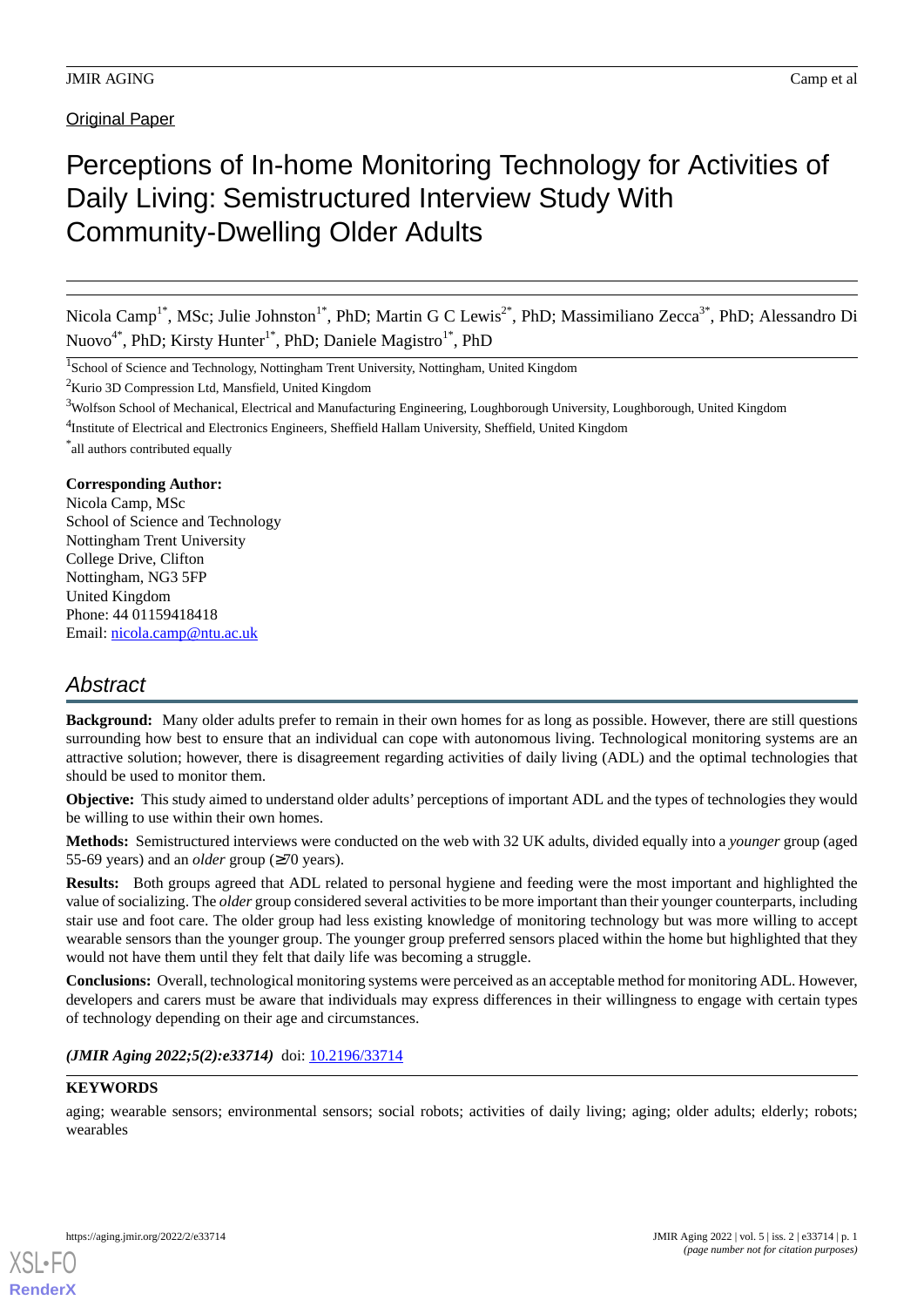# *Introduction*

# **Background**

The global population of people aged ≥60 years is projected to increase to >2 billion by 2050 [\[1](#page-14-0)]. In the United Kingdom alone, one-quarter of the population is expected to be aged ≥65 years by 2050 [\[2](#page-14-1)]. Although modern medical care has facilitated this rise in life expectancy, it has also increased the length of time that individuals are likely to require long-term care [[3\]](#page-14-2). Often, the systems in place to provide this care are poorly equipped to do so in an effective manner [[4\]](#page-14-3). A potential solution to this may be to create smart environments that support older adults' ability to live independently in their own homes, which would reduce the need for care home facilities and allow them to focus on those with the most severe difficulties [\[5](#page-14-4)]. Moreover, many older adults prefer to remain in their own homes for as long as possible [\[6\]](#page-14-5). To determine their suitability for home care, if needed, an individual is assessed on their activities of daily living (ADL) performance [\[7](#page-14-6)].

ADL are any of the activities that are fundamental for an individual to live independently [\[8](#page-14-7)]; for example, feeding, washing, and mobility. Several scales and methods can be used to assess ADL function, including a variety of activities ranging from the very basic to more complex activities (instrumental ADL [iADL]) [[9\]](#page-14-8). One of the key scales that is often used because of its inclusion of both basic ADL and iADL is the Groningen Activity Restriction Scale (GARS) [[10\]](#page-14-9). However, it has been proposed that these scales may lack accuracy and objectivity; therefore, technological solutions have been proposed as alternative methods for assessing ADL [[9\]](#page-14-8). It has been suggested that encouraging the use of monitoring technology may help to maintain the levels of autonomy [[11\]](#page-14-10), allow older adults to acknowledge their own needs in terms of assistance [[3\]](#page-14-2), and help caregivers to provide interventions or assistance at the most appropriate time or at a suitable level for the individual  $[12]$  $[12]$ .

Despite their potential, many older adults are unaware of the existence of monitoring technology; therefore, they are seldom used [\[11](#page-14-10)]. Monitoring technologies can typically be divided into 2 broad categories.

- Wearable sensors are sensors with some physical attachment to a person, such as a wrist-worn device [[9\]](#page-14-8).
- Environmental sensors are sensors placed around the home with which a person does not necessarily need to have any direct interaction but which will monitor activity within a room, such as a motion sensor [\[9\]](#page-14-8).

Of those who are aware of the technology, there is often a reluctance to embrace it, which may be because of diminished openness to new experiences or feelings that the technology may be too advanced for their abilities [\[13](#page-14-12)]. However, few studies have focused on older adults' perceptions of the monitoring technology; therefore, the reasons for their limited use remain unclear. A comprehensive study of technology aimed at assisting older adults in their own homes, which included some monitoring technology [\[11](#page-14-10)], found that although technology may offer some solutions, it is not yet well-integrated

[XSL](http://www.w3.org/Style/XSL)•FO **[RenderX](http://www.renderx.com/)**

into the daily care of older adults and is less accepted, especially among older adults (aged ≥65 years). These findings are echoed by Berridge and Fox [[14\]](#page-14-13), who found that adult children were more willing to use technology than their older parents, although older adults were able to comprehend their use. A review of fall-monitoring technology [\[13\]](#page-14-12) noted that older adults approach technology differently than their younger counterparts but are showing increasing rates of adoption. Therefore, continually questioning the utility and acceptance of new technologies remains relevant [\[11](#page-14-10)].

In the studies by both Berridge and Wetle [\[14](#page-14-13)] and Verloo et al [[11\]](#page-14-10), the older adults were already in need of some form of home care, which implies that they were in a state of decline. The aim of many specific ADL monitoring systems is to identify individuals before they reach this stage [[9\]](#page-14-8). Therefore, there is a need to understand the perceptions of both *younger* older adults—those who are less likely to require assistance at the time of installation—and *older* older adults who may already be experiencing some form of physical or cognitive decline. It is anticipated that by engaging with older adults and understanding their perspectives on the activities that they consider important to live, as well as their opinions on the types of technologies that can monitor them, future developments in this area will be better accepted by the older adults who they aim to help.

#### **Objectives**

This study aimed to understand the perceptions of both *younger* older adults (aged 55-69 years) and *older* older adults (≥70 years) related to ADL monitoring technology and the activities that they should monitor.

#### **Theoretical Framework**

This study was guided by the theoretical framework developed by Peek et al [[15\]](#page-14-14) and subsequently used by Verloo et al [[11\]](#page-14-10). This framework provides us with some basic foundational components that have been shown to influence community-dwelling older adults' acceptance of technology, including perceived concerns, perceived benefits, and older adult characteristics.

# *Methods*

#### **Design**

This study used a qualitative design to collect data on the perceptions of older adults using one-to-one and photo-elicitation interviews (PEIs). Reporting on the study was based on a checklist for explicit and comprehensive reporting of qualitative studies [\[16](#page-14-15)].

#### **Population and Settings**

This study included community-dwelling older adults aged ≥55 years. All participants lived in the United Kingdom without a medical prescription for home care. All interviews were conducted on the web using the video call software Microsoft Teams (1/33, 3%), Zoom videoconferencing (24/33, 73%), WhatsApp (6/33, 18%), and Facebook Messenger (2/33, 6%).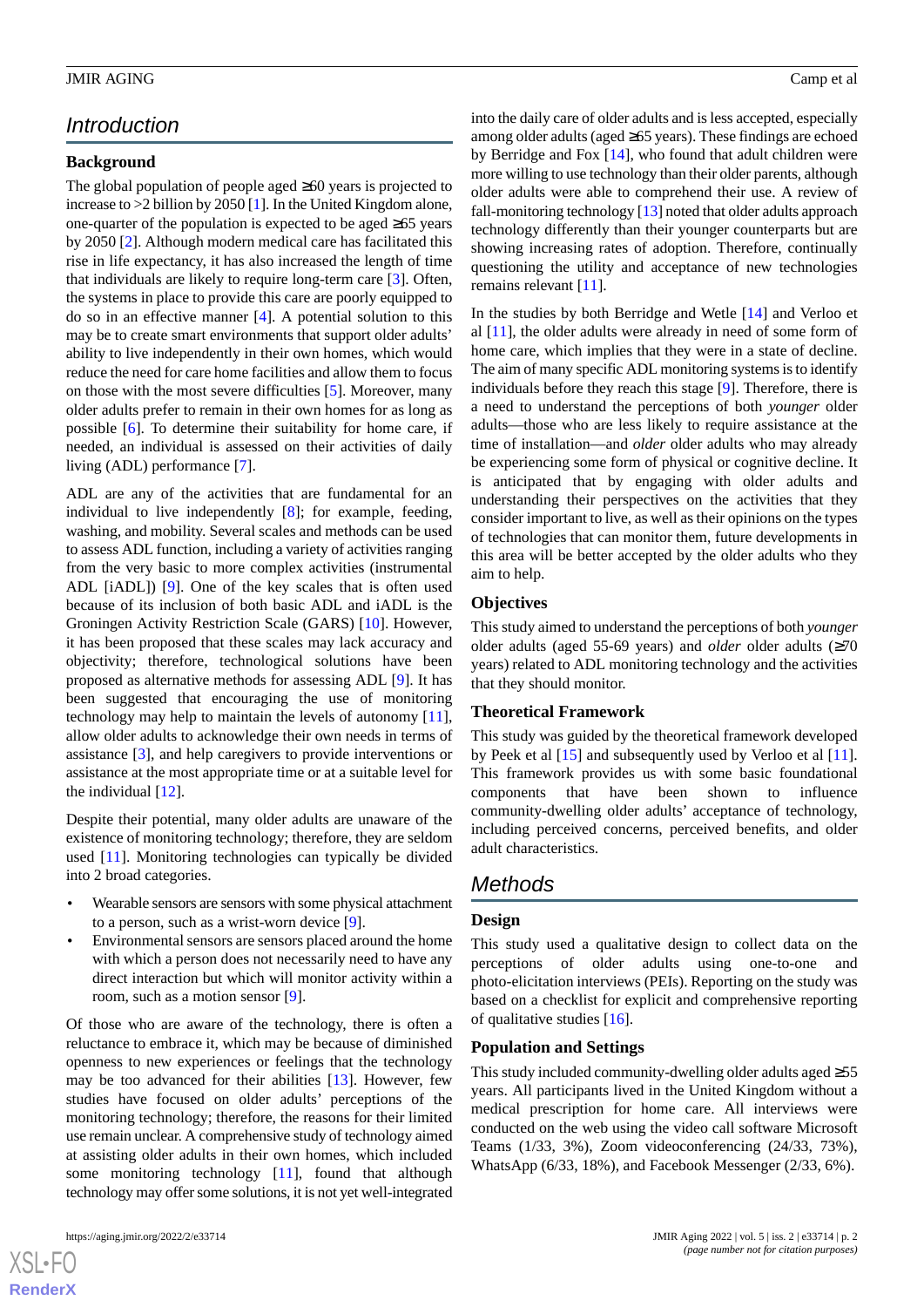#### **Participant Recruitment**

Participants were recruited through social media and email contact from charity groups, including Age UK and the University of the Third Age. To be included, participants had to be aged ≥55 years, be able to live independently in the community without receiving specific home care, and have access to a form of video call software. Participants were divided into 2 groups: *younger* (aged 55-69 years) and *older* (aged ≥70 years).

# **Ethics Approval**

This study was approved by the institutional human research ethics committee (18/19–75V2).

# **Data Collection Procedure**

Data were collected between July 21, 2020, and February 2, 2021. Older adults who expressed interest in participating via social media platforms and through email contact with older adult charity groups, including Age UK and the University of the Third Age, were contacted and provided with written details of the study. Once they were given an opportunity to reflect on the study requirements, a date, time, and video call software were agreed upon. On the day of the interview, the interviewer verified that participants understood the information that had been provided to them and gained verbal consent that they were happy to continue with the interview. Data collection used 14 photographs of relevant technologies and a semistructured interview guide [\(Multimedia Appendix 1](#page-14-16)). Interview audio was recorded for subsequent transcription.

# **Data Collection Instruments**

#### *Overview*

The research team developed and tested semistructured interview guides and PEIs [\(Multimedia Appendix 1\)](#page-14-16). These guides used open-ended questions to encourage participants to discuss their thoughts on ADL and monitoring technologies (wearable and environmental-based systems). The interviewer had the freedom to reformulate, reorganize, or clarify questions during the interviews to gain a deeper understanding of the community-dwelling older adults' thoughts and opinions. The guidelines were divided into 2 broad categories: ADL and monitoring technologies.

# *ADL Instrument*

Participants were asked, "What activities do you consider fundamental to your daily life?" and then showed the activities included in the GARS. They were asked to rank these activities on a scale of 1 (low importance) to 5 (high importance) and encouraged to explain their decisions. Following this, they were asked whether there were any activities they felt were important but not included in the GARS and asked to describe what they thought would make these ADL difficult to perform in the future.

# *Monitoring Technology Instrument*

Information was collected primarily using PEIs, where participants were shown image examples of wearable and environmental sensors during their interviews ([Multimedia](#page-14-16) [Appendix 1\)](#page-14-16). They were asked whether they had any awareness

 $XS$  $\cdot$ FC **[RenderX](http://www.renderx.com/)** of each technology type, and then, the purpose of each was explained. Participants were asked the following: "What do you like/dislike about the technology shown here?"; "What do you think the benefits of using this technology to monitor activities of daily living might be?"; and "What concerns do you have with the use of these types of technology?"

# **Data Analysis**

We recorded 18 hours and 32 minutes of interviews and PEIs (mean 42, SD 12 minutes). All interviews were transcribed verbatim from the audio recordings. The data were analyzed using a realist thematic analysis approach [[17\]](#page-15-0). One of the key advantages of this approach is the appreciation of both quantitative and qualitative data, which can be gathered from interviews [[18,](#page-15-1)[19](#page-15-2)]. A total of 3 authors (NC, DM, and JJ) were involved in the analysis of the transcripts, with a collective discussion to finalize the included codes.

The first interview transcription was analyzed, and initial codes were identified, which were then grouped and refined into themes. Using a deductive approach, the second interview was analyzed, similar themes were identified, and additional themes were added. This process was continued for each interview transcript, each time adding or refining the existing themes. By adopting this data-driven approach, it was possible to continuously test the truth of emerging themes, allowing some quantitative aspects of this research to be obtained simply. The realist thematic approach allows quantitative-type information to be collected, such as the frequency of a theme (indicating strength) and the number of participants expressing similar thoughts or experiences (indicating prevalence) [\[17](#page-15-0)]. After all the interviews were analyzed, the list of themes was checked and compared with another investigator to identify any disparities between them. If any disputes arose, the original transcript was checked, and the dispute was settled through discussion between the researchers. The data were stored and analyzed using Microsoft Excel [\(Multimedia Appendix 2](#page-14-17)).

# *Results*

# **Samples and Sociodemographic Data**

This study included 33 community-dwelling older adults from the United Kingdom; 17 (52%) *younger* and 16 (48%) *older*. The younger group comprised 17 community-dwelling older adults (n=9, 53%, women and n=8, 47%, men) aged 55 to 67 (mean 61.9, SD 4.0) years. The older group comprised 16 community-dwelling older adults ( $n=9, 56\%$ , women and  $n=7$ , 44%, men) aged 70 to 81 (mean 74.0, SD 4.5) years.

# **Findings**

# *Overview*

We have divided the description of our results into two main sections: *ADL Findings* and *Monitoring Technology Findings*. *ADL Findings* include (1) factors that influence the perceived importance of GARS activities, (2) additional activities, (3) factors that may influence ADL performance, and (4) factors that influence the acceptance or rejection of assistance in performing ADLs. *Monitoring Technology Findings* is divided into three subcategories: (1) general monitoring systems, (2)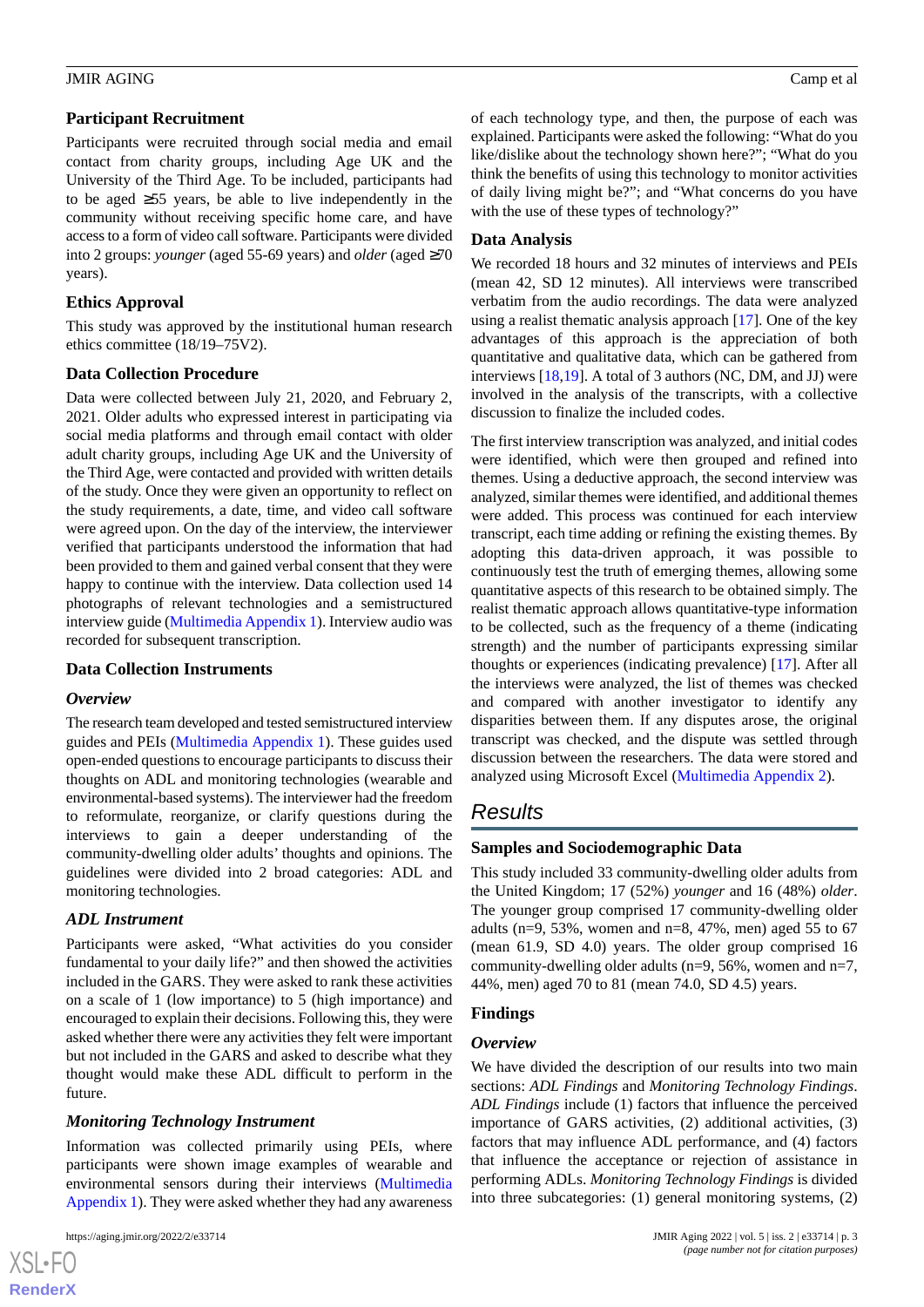wearable sensors, and (3) environmental sensors. Within each of these, the results are further divided into factors influencing potential acceptance, potential advantages, and potential disadvantages. Participants did not highlight any general disadvantages but made some suggestions for future development, which are given at the end of this section. An example quote for each identified element is provided, along with an indication of how many participants shared the same sentiment. More examples can be found in the accompanying Microsoft Excel file [\(Multimedia Appendix 2\)](#page-14-17). The sample size included in this study was not large enough to accurately provide statistical differences between groups. However, the realist approach to the adopted analysis allows quantitative data to indicate the strength and prevalence of participants expressing similar thoughts or opinions [[17\]](#page-15-0).

#### *ADL Findings*

#### **Factors That Influence Perceived Importance of GARS Activities**

The perceived importance of the GARS activities is summarized in [Figure 1](#page-3-0). In general, ADL received higher importance overall than iADL, except for iADL related to food. Both the younger and older groups ranked *get on and off toilet*, *feed yourself*, and *wash and dry whole body* as the most important ADL. The ≥70 years group placed more importance on *go up and down stairs*, *take care of feet and toenails*, and *walk outdoors* than the 55 to 69 years group, especially women. The 55 to 69 years group placed more importance on *light household activity*, *prepare breakfast or lunch*, and *prepare dinner*than the ≥70 years group. *Make the beds*, *do the shopping*, and *wash and iron clothes* were considered of the lowest importance, especially in the 55 to 69 years group. The statements provide some greater context relating to why activities were deemed *high importance* or *low importance*.

<span id="page-3-0"></span>**Figure 1.** Relative importance of Groningen Activity Restriction Scale activities.



In general, of the 33 participants, the activities considered *high importance* related to maintaining physical function, as described by 10 (30%; younger woman, n=1, 10%; younger men, n=2, 20%; older women, n=5, 50%; and older men, n=2, 20%) participants:

*If you can keep yourself active then, through things like getting in and out of bed and, you know...or on the toilet, or getting off the toilet, then it all comes, you know, under that one umbrella, so to speak, of keeping yourself active* [027BB]

Alternatively, the activities considered of *high importance* were because of existing conditions, explained by participant 010BC (younger man, 1/30, 3%) as follows:

*I'm diabetic, I have to keep an eye on it [taking care of feet and toenails]—you know, your feet are quite important* [010BC]

Of the 33 participants, many participants viewed the relationships between activities as an important factor, such as

[XSL](http://www.w3.org/Style/XSL)•FO **[RenderX](http://www.renderx.com/)**

getting in and out of bed for 5 (15%; younger man, n=1, 20%; older women, n=2, 40%; and older men, n=2, 40%) participants, getting in and out of a chair for 5 (15%; younger men, n=3, 60%; older women, n=1, 20%; and older man, n=1, 20%) participants, moving around the house for 1 (3%; older woman) participant, taking care of feet and toenails for 4 (12%; older women, n=3, 75%, and older man, n=1, 25%) participants, light household activity for 1 (3%; younger man) participant, and shopping for 2 (6%; younger woman, n=1, 50%, and older man, n=1, 50%) participants:

*well getting out of bed is, you've got to do that to do everything else* [029MG]

*I mean standing up from sitting in a chair, again, you're not going to be very independent if you can't do that* [021GD]

*you have to do everything—you need to be able to [move around the house] to do everything else* [006BR]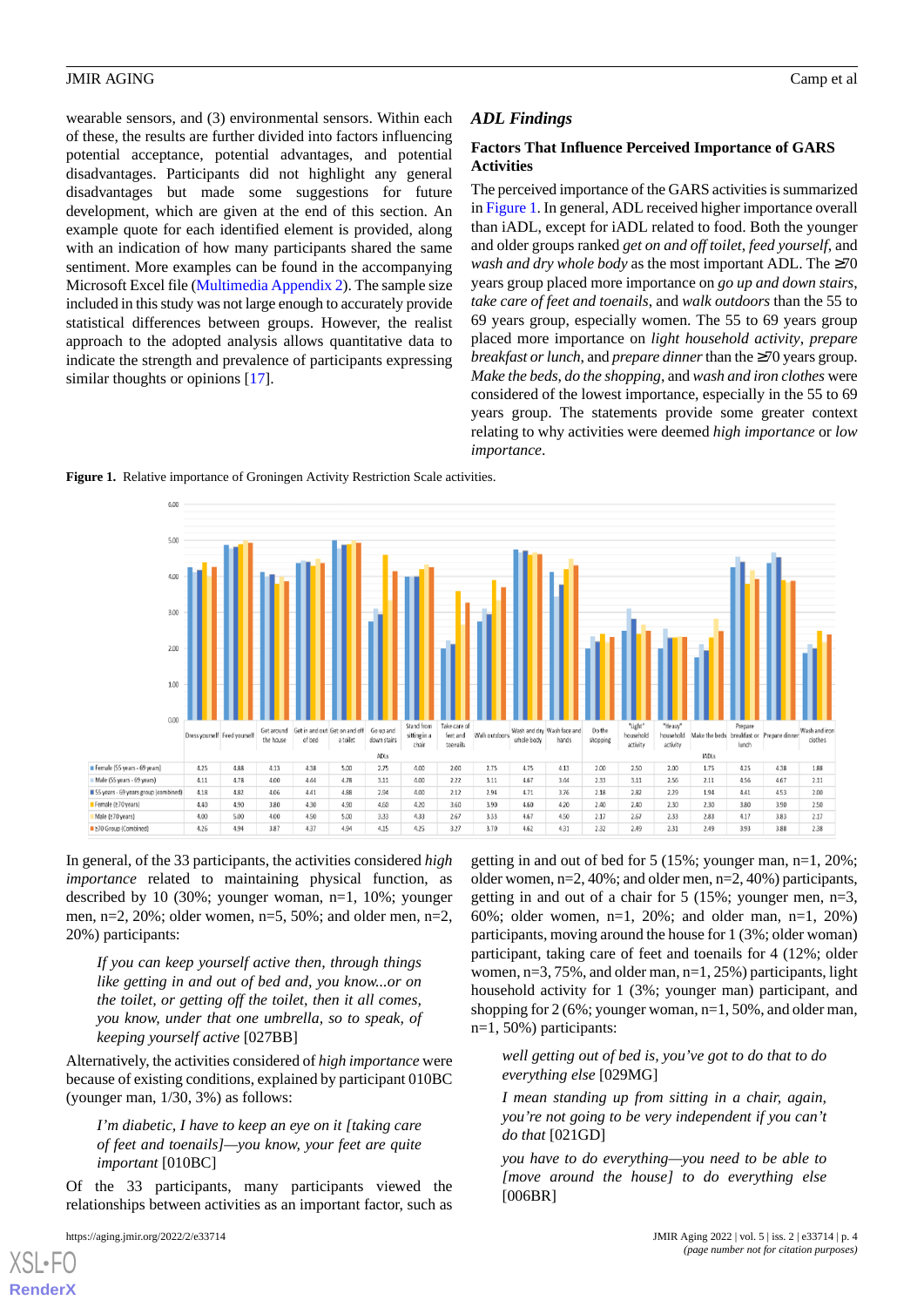*if you've got problems with your feet you won't be able to [do] much of the other stuff* [013MB]

*it's all about having clean crockery for use in the kitchen—you can't cook for yourself without clean crockery so that goes with preparing food and feeding yourself...I mean I could eat off a dirty plate if I couldn't wash up, it's just not healthy* [032TB]

*it's still important [shopping] because I think you need to get out and socialise as well don't you, the older you're getting.* [012SH]

Of the 33 participants, the ability to perform the shown ADL was linked to the idea of maintaining pride and dignity, especially among the younger group, as mentioned by 12 (36%; younger women, n=4, 33%; younger men, n=4, 33%; and older men, n=4, 33%) participants:

*it's anything that takes that confidence away, and your self-esteem, it just rips it apart...it's just demoralising, [performing ADLs] is vitally important because if you are dirty, or smelly, you just don't feel nice about yourself.* [024SK]

Of the 33 participants, walking outdoors was considered an important activity because of its relationship with mental health in both the younger and older groups, as described by 7 (21%; younger woman, n=1, 16%; younger men, n=4, 67%; older woman, n=1, 17%; and older man, n=1, 17%) participants:

*"walk outdoors" I think is essential for mental health, but it's not absolutely necessary...I think it's essential for mental health but, er, not for existing* [019GW]

Of the 33 participants, regarding low-importance activities, the acceptance of assistance, either mechanical or human, was a key factor, as described by 12 (36%; younger women, n=5, 42%; younger men, n=4, 33%; older men, n=3, 33%) participants:

*With things like the household activity and the ironing, if I got to the stage where I couldn't do that I would pay somebody to do it, so I don't regard that as a heavy priority because—the same as do[ing] the shopping, I mean we've been having food, um Tesco, deliveries so I don't regard them as a big thing because you can get somebody else to do it couldn't you. Same as make the beds* [007JR]

For some of the 33 participants, some activities were less important as they were considered autonomous, as described by 4 (12%; younger men,  $n=2$ , 50%, and older women,  $n=2$ , 50%) participants:

*and of course, getting in and out of bed and making beds, well you just do these things automatically without even thinking about it* [018CW]

Of the 33 participants, some activities were considered less important as they had little impact on everyday function, as described by 8 (24%; younger woman, n=1, 13%; younger men, n=3, 37%; older women, n=3, 37%; older men, n=1, 13%) participants:

*One can always live in a house that is not that tidy and not, um, it's not going to affect whether you are, sort of, capable of fending for yourself. If the house gets dirtier then it's not the end of the world* [021GD]

However, several of the 33 participants noted that the specificity of the activity being considered would have an impact on its difficulty and importance; for instance, making versus changing the beds for 4 (12%; younger women, n=2, 50%; older woman,  $n=1$ , 25%; and older man,  $n=1$ , 25%) participants, meal preparation for 6 (18%; younger woman, n=1, 17%; younger man,  $n=1$ , 17%; older women,  $n=3$ , 50%; and older man,  $n=1$ , 17%) participants, and household activity for 12 (36%; younger women, n=3, 25%; younger men, n=4, 33%; older women, n=3, 25%; and older men, n=2, 17%) participants:

*"making the beds" I think depends on how much making the beds—if you are just pulling it straight it's fine but if you are going to re-cover a duvet after its been washed, that's probably a bit too heavy for a lot of people* [019GW]

*I mean there is slightly, but I would put them together for the purposes of this, yeah, well, because to my mind you need more motor skills to prepare dinner than you do for a breakfast or a lunch...but it needn't be [more complex] because you can always prick holes in something and stick it in the microwave* [020PP]

*changing the bed, or turning a bed, hoovering which involves pushing, that's quite physical, um, and maybe getting the washing and hanging the washing out maybe. Or, you know, bending down to get it out of the washing machine, that's quite—I would call that heavy. But light stuff, like maybe putting the duster round or, um, like you said, a little bit of washing up, not too much of a problem* [024SK]

#### **Additional Activities**

During the interviews, the participants identified 7 extra activities that were not present on the GARS [\(Figure 2\)](#page-5-0). Exercise or sports (10/33, 30%) and socializing (9/33, 27%) were the most frequent additional activities.

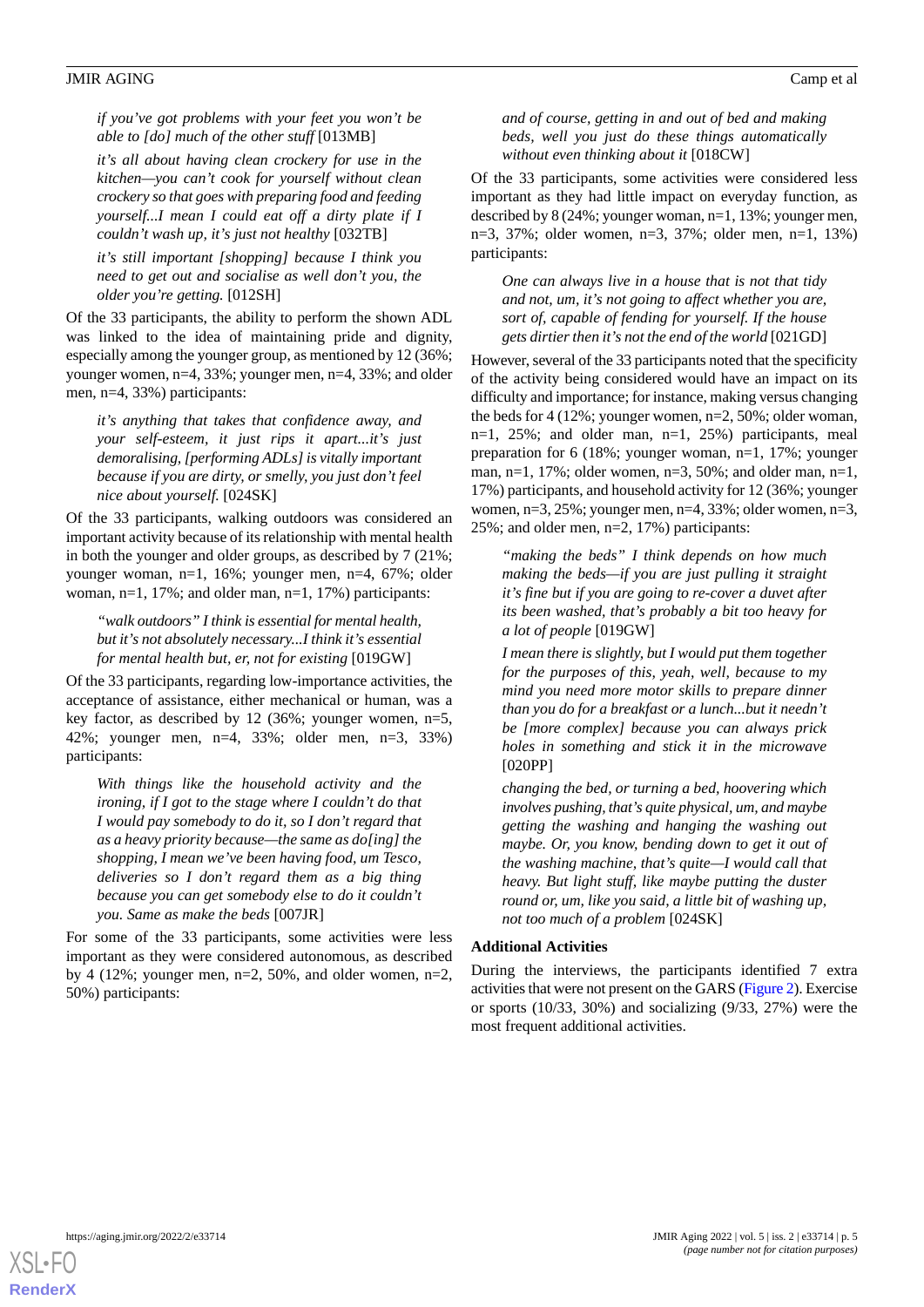<span id="page-5-0"></span>Figure 2. Frequency of additional activities. Exercise or sport refers to moderate to vigorous physical activity such as exercise classes but not walking outdoors, as this is specified in the Groningen Activity Restriction Scale. Hobbies refer to low-intensity activities, often with a social aspect, such as crafts, poetry groups, and choirs.



Exercise or sport was cited most frequently, explained by participant 008AE (older woman, 1/33, 33%) as follows:

*I've always done yoga so I do believe that you have to use your body rather than sit in a chair and go arthritic. So I think I look at it and my attitude is a little bit different by doing yoga for a lot of years and knowing I got to keep my body mobile* [008AE]

Socializing was cited most frequently by those aged 55 to 69 years, with mental health being a commonly cited reason for its importance, explained by participant 022CB (younger woman, 1/33, 33%) as follows:

*I think that is important because if you've got, see, people socially—\*sigh\*—there's nothing worse than being alone, because you get depressed...I think that ought to be mentioned, meeting people and socialising with people* [022CB]

#### **Factors That May Influence ADL Performance**

Of the 33 participants, one of the main factors that community-dwelling older adults consider to influence their ADL performance, either currently or they perceive will influence performance in the future, is their housing situation, as described by 13 (39%; younger women, n=4, 31%; younger men,  $n=3$ , 23%; older women,  $n=4$ , 31%; and older men,  $n=2$ , 15%) participants. Interestingly, for the women among the 33 participants, this was because of who they lived with and how they divided ADL between them, as described by 7 (21%; younger women, n=2, 29%; younger men, n=2, 29%; and older women, n=3, 43%) participants:

*I'm sort of in charge in the kitchen I suppose...I cook, and he said he washes up but he means "loads the dishwasher" and he does generally do the hoover—he does generally get the hoover out, so yeah, I suppose we do things between us really, yeah.* [028PG]

In contrast, the men among the 33 participants tended to focus more on the practical environment, as described by 5 (15%; younger women, n=2, 40%; younger men, n=1, 20%; and older men, n=2, 40%) participants:

[XSL](http://www.w3.org/Style/XSL)•FO **[RenderX](http://www.renderx.com/)**

*depending on where you live you've got to get up and down the stairs* [019GW]

Of the 33 participants, the most common influencing factor in ADL performance was physical ability, as described by 13 (39%; younger women, n=4, 31%; younger men, n=3, 23%; older women, n=4, 31%; and older men, n=2, 15%) participants:

*it's just as your body gets weaker and your joints start to pack up, erm, I mean a lot of those—anything that requires real physical movement, they're the ones that can get difficult when you get so much older.*  $[025JD]$ 

Mental health was cited as an important factor by one of the participants (younger women, 1/33, 3%*)*:

*because if you're depressed you don't feel like getting out of bed, but if you physically can't get out of bed, that's frustrating and, um, also it might make you feel depressed because you can't get out of bed* [024SK]

In relation to exercise, self-control was highlighted by one of the participants (younger man, 1/33, 3%):

*I know I should be doing exercise and I know I shouldn't be eating fatty foods so, you know, it's down to me if I choose to do it or not and then it's down to me what the consequences are. I know the consequences, I know the rules so, you know, it's down to me and I should really just stick with it* [017SC]

#### **Factors That Influence the Acceptance or Rejection of Assistance in Performing ADL**

Of the 33 participants, maintenance of pride or dignity was a key factor in community-dwelling older adults resisting assistance with ADL, as well as the embarrassment of having to rely on someone else, as described by 4 (12%; younger woman,  $n=1$ ,  $25\%$ ; younger man,  $n=1$ ,  $25\%$ ; and older women, n=2, 50%) participants:

*imagine having a complete stranger come in and have to work with you quite intimate—well, very*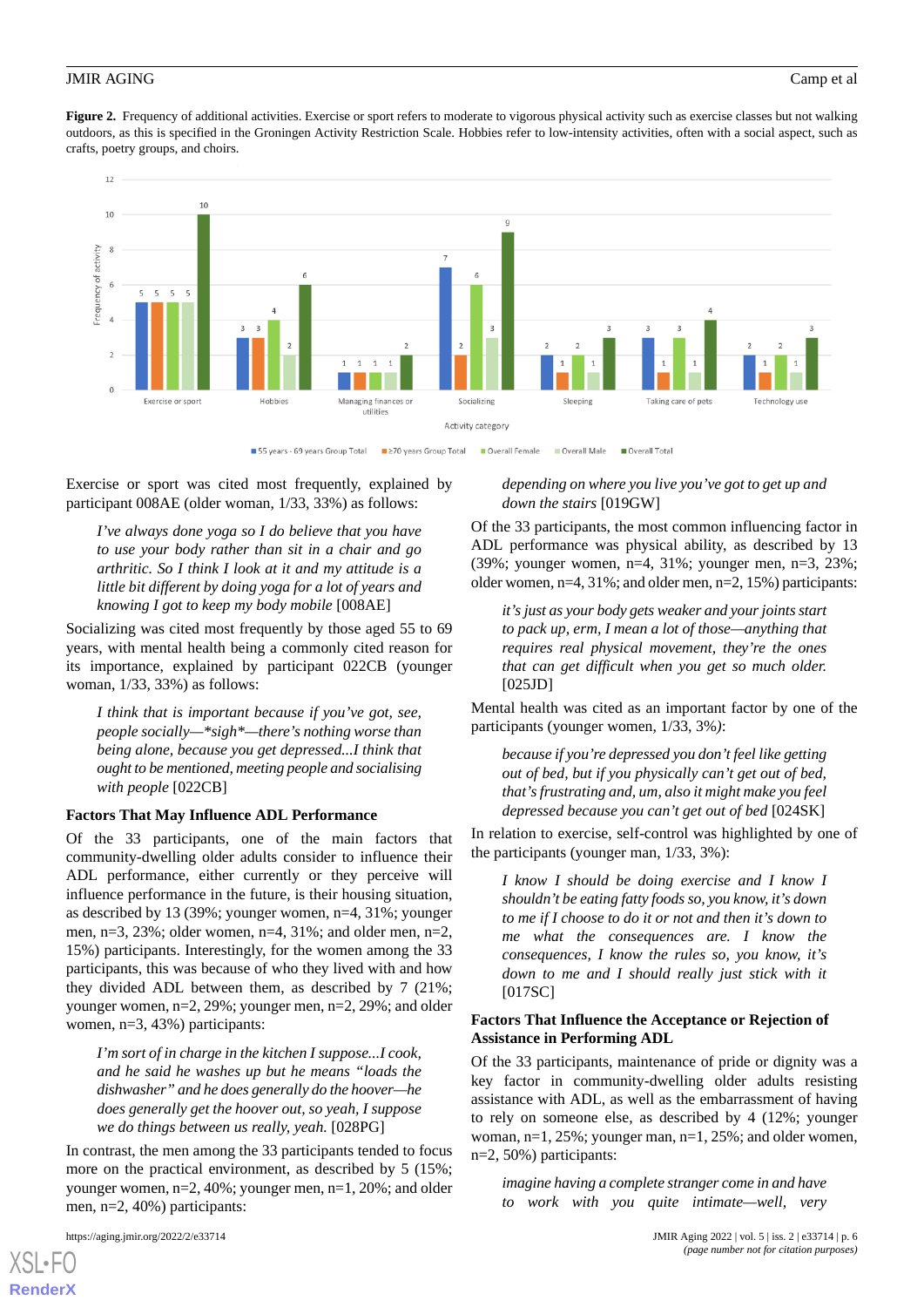*intimate—I mean, it's just not natural, you know...You know, if you have a completely new carer come in to [do] these things for you, you haven't instantly got a rapport. I mean, you feel embarrassed...there's embarrassment because human beings do not naturally, you know, expose private actions to complete strangers* [024SK]

Cost was another factor, especially in relation to mechanical assistive technology such as stairlifts (younger woman, 1/33, 3%):

*If you can pay for your own Stanna lift then fantastic and it wouldn't necessarily be a problem but if finance is a problem then going up and down stairs might be* [024SK]

<span id="page-6-0"></span>In contrast, others stated that they would be willing to accept assistance if they physically needed it or if it would improve their ability to remain independent (older women, 2/33, 6%):

*I've got a seat in my shower that I never use. I had that fitted—I did have that. I did say "can you fit me a seat, for when I need it," and I did—I think I used it after I had my hip done, because I thought "better be on the safe side—I'll sit on the seat."* [022CB]

#### *Monitoring Technology Findings*

#### **Overview of Monitoring Systems in General**

The existing knowledge and acceptance of wearable sensors and environmental sensors are summarized in [Figure 3](#page-6-0). Overall, the younger group had more existing knowledge of monitoring technology than their older counterparts did. When asked if they would use the technology, the older group was more likely to accept it without delay, whereas the younger group was more likely to say that they would consider using it in the future.

**Figure 3.** Summary of existing knowledge and overall acceptance of types of monitoring technology; (A) wearable sensors and (B) environmental sensors.

B)



#### $N<sub>C</sub>$ Yρς  $\geq 70$  years Mayhe Participant groups Yρ Mayhe 55 years - 69 years No Voi  $N<sub>0</sub>$ Pre Ye:  $10$  $20$ 40 50  $70$  $80$  $90$ 100  $\Omega$ 30 60 Percentage of participants

#### **Factors Influencing Potential Acceptance of Monitoring Systems in General**

Of the 33 participants, for both groups, health status and general technology acceptance were the key influencing factors for 10 (30%; younger women, n=2, 20%; younger men, n=2, 20%; older women, n=4, 20%; and older men, n=2, 20%) participants:

*I do think that when you live alone, whatever your stage of mobility, you could fall over at any old time can't you, so...yes. A reserved yes [to having some kind of system]...because I don't like to think that I'm quite at the stage where I need it yet. But that the whole point, like, you should have them before you need them* [020PP]

*I do try but I find it difficult and I think you do as you get older but I do try [using a] mobile phone and I'm trying to use the iPad. I don't say I find it easy but I have to keep trying because I think you have to learn to do these things because that's the way of the future isn't it? To have to use these gadgets* [008AE]

The younger age group mentioned experience with technology as an influencing factor when considering monitoring technology (younger women, 4/33, 12%):

*I think a lot of it is confidence, and so many people I know who can't manage with like the portal, and the internet and all the different ways—it's because they don't have enough expertise in it. We were born in a generation where [there was] nothing like that* [016AA]

However, of the 33 participants, it was noted that this might become less of an issue in the future by 8 (24%; younger women,  $n=3$ ,  $23\%$ ; younger men,  $n=2$ ,  $15\%$ ; older women,  $n=2$ , 15%; and older men, n=1, 8%) participants:

*I think it's the generations are getting older and they're not so worried about technology. It's just like a day-to-day thing for us but when you're sort of in your 80s now you've never been used to it."*[003MC]

In contrast to these positive influences, of the 33 participants, 4 (12%; younger women,  $n=1$ , 25%, and younger men,  $n=3$ , 75%) participants from the younger group suggested that

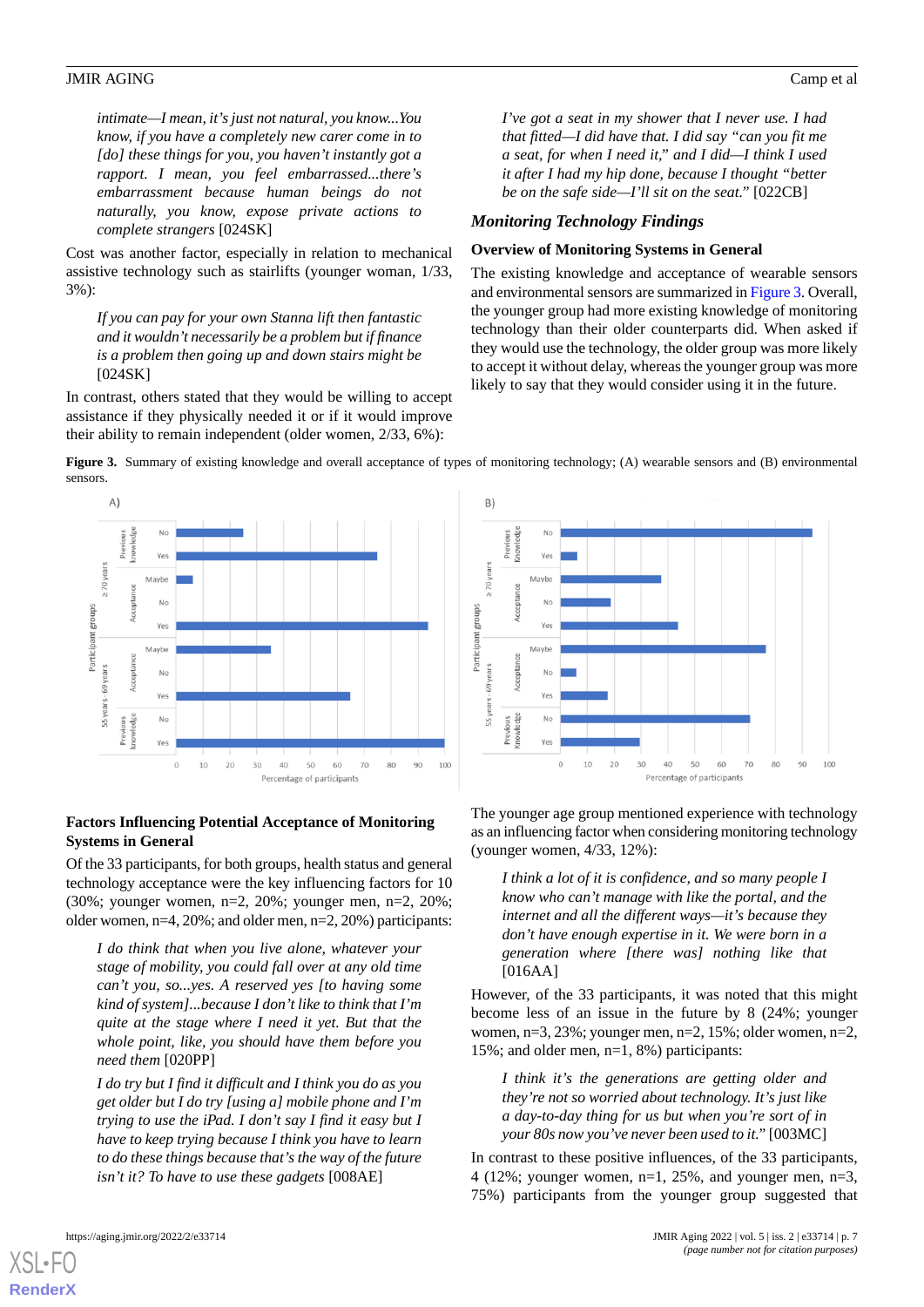monitoring technology is limited in its usefulness; therefore, they would be hesitant to use anything:

*I have a bit of scepticism here because if somebody thinks they are being monitored, I mean theres the sort of "whats in it for them" and if they feel that people are just checking up on them, erm again thinking to my Mum, she would be quite canny so a device could easily be fooled.* [009JJ]

Of the 33 participants, the issue of data use was also highlighted by 2 (6%; younger woman,  $n=1$ , 50%, and older man,  $n=1$ , 50%) participants:

*not specifically about the wearing of it, um, I think there are concerns about the whole data collection issue, and what happens with it, and how secure it is. Um, but I mean the actual, the technology I don't have a problem with. The problem lies with what people do with the information once they've got it* [013MB]

#### **Perceived Advantages of Monitoring Systems in General**

Of the 33 participants, the main advantage of monitoring systems was reassurance, especially for the younger group, who frequently considered using them from the perspective of a carer, as described by 5 (15%; younger woman, n=1, 20%; younger men, n=3, 60%; and older woman, n=1, 20%) participants:

*Even if not necessarily for you, for your carer or family...they would be able to see if you're moving around and, I don't know if the timescale would be on it, but they would know what time you're moving about* [030DG]

Of the 33 participants, health monitoring was another advantage, especially the potential use for health care workers or as a means of supporting medical care, as described by 3 (9%; younger woman, n=1, 33%; younger man, n=1, 33%; and older man, n=1, 33%) participants:

*I can see that it has got its place, and from a medical point of view, if it's being fed into a database and it could highlight problems, erm, then that could be good. If it would highlight problems and then a doctor or a medical person of some kind was alerted that you should go and talk to that person, I could see that would be useful.* [017SC]

Of the 33 participants, the ability to check whether someone was physically active rather than sedentary was highlighted as an advantage by the younger group, as described by 3 (9%; younger women, n=2, 67%, and younger man, n=1, 33%) participants:

*as you get worse as you get older, you know, you might lose some sight or something like that, you know, so having a sensor for getting up and down and that sort of thing, they would know wouldn't they, what, how much they're moving. I don't know, yeah. I don't think it's a bad idea as you get older* [031SG]

In addition to monitoring activity, of the 33 participants, 3 (9%; younger women,  $n=2$ , 67%, and older women,  $n=1$ , 33%) participants suggested that monitoring technology could provide reminders to conduct certain activities:

*Obviously as you get older and the old brain cells are going "oh did I go for my walk today," "oh no I haven't" so yeah. And maybe I am sitting around more one day than another, so yeah, yeah. Yeah I think they could probably be quite a good tool actually, yeah.* [012SH]

#### **Overview of Wearable Sensors**

Participants from both groups stated that they had more knowledge of wearable sensors than other types of technology, with 100% (17/17) of the younger group and 75% (12/16) of the older group expressing existing knowledge ([Figure 3\)](#page-6-0). Overall, 100% (16/16) of the older group would accept at least one form of a wearable monitoring system, 94% (15/16) would consider using it immediately, and 6% (1/16) would consider using it in the future. Approximately 100% (17/17) of the younger group would also accept at least one form of wearable monitoring system; however, only 65% (11/17) would consider using it immediately, whereas 35% (6/17) would consider it for future use.

The acceptance of each specific wearable technology type is summarized in [Figure 4.](#page-8-0) Of the 33 participants, wrist sensors were the most acceptable form of wearable technology in both groups, which may reflect the type of technology the participants were accustomed to, as described by 8 (39%; younger women, n=2, 15%; younger men, n=2, 15%; older women, n=3, 23%; and older man, n=1, 8%) participants:

*yeah, got them. Got Fitbits. But I know there are all sorts of heart monitors and stuff like that you can wear nowadays* [023DK]

Although considered acceptable, many of the younger group participants stated that they would not use the wrist sensor currently but would consider it for future use ([Figure 4](#page-8-0)). The same can be applied to a waist-worn sensor, which was the second most acceptable form of wearable technology; however, again, several younger participants would consider it for future use rather than use it immediately. The ring was the least acceptable technology type, although it was slightly more popular among the older group.

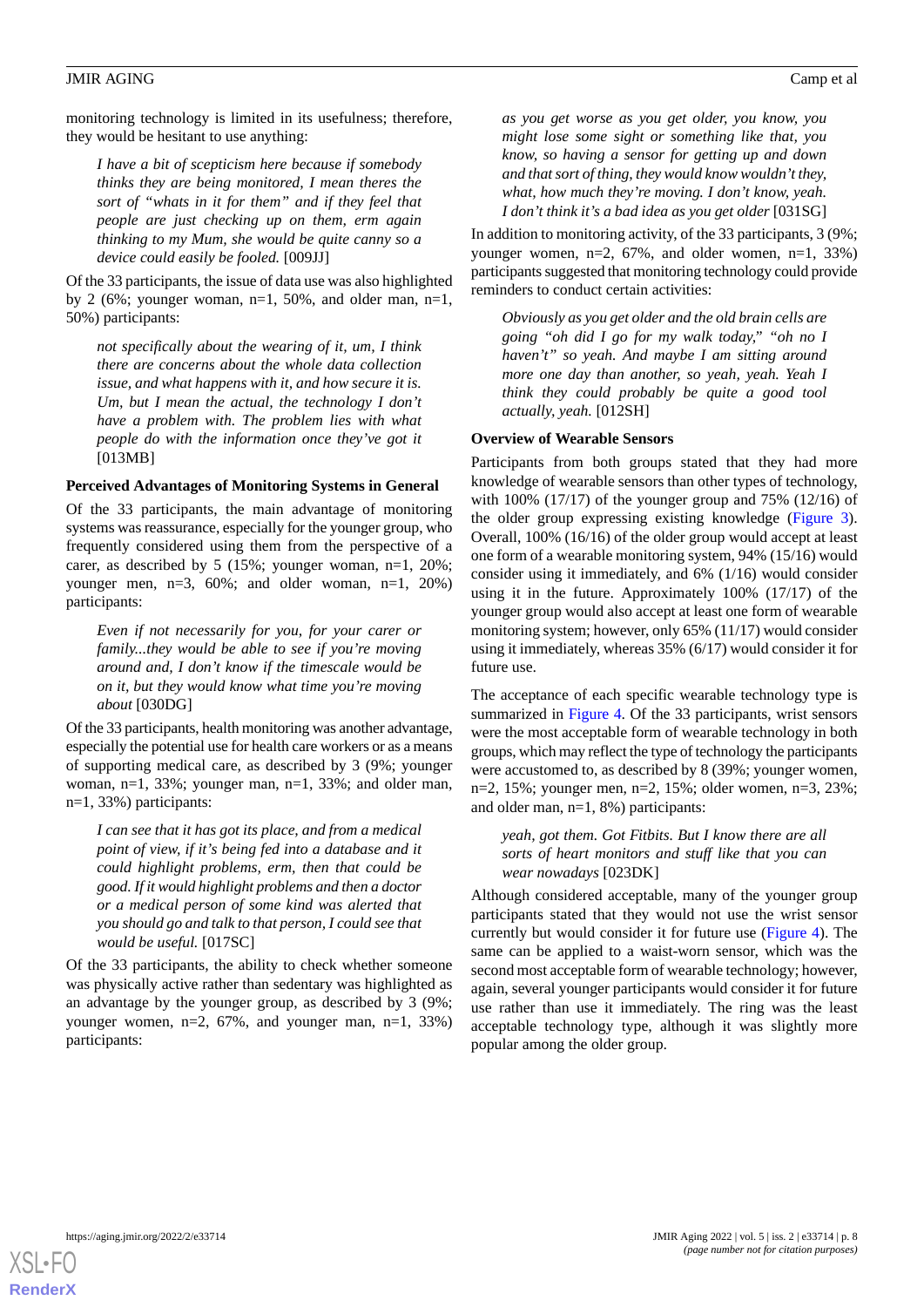<span id="page-8-0"></span>**Figure 4.** Acceptance of wearable sensors among community-dwelling older adults.





■ Would use currently

■ Consider for future use  $\blacksquare$  Never use

#### **Factors Influencing Potential Acceptance of Wearable Monitoring Systems**

Of the 33 participants, one of the main reasons for the high acceptability rate of wearable technology was how commonly the technology was currently used and how easily these sensors could be combined with other technologies such as a watches, as described by 4 (12%; younger man, n=1, 25%; older woman, n=1, 25%; and older men, n=2, 50%) participants:

*well I think people are used to seeing things on people...and it's not remarkable anymore. I mean I think technology is so widely accepted now that people don't even comment. Fitbits, you know, people used to say "oh what's that" but now it's just a watch.* [015AA]

However, of the 33 participants, it was suggested by 3 (39%; younger man, n=1, 33%; older woman, n=1, 33%; and older man, n=1, 33%) participants that a wrist-worn sensor would need to be combined with a watch, as people are already accustomed to wearing a watch and do not want to wear multiple things:

*I don't think I'd like things on my wrist—my wrist is my watch...it depends if that could all be one thing, that wouldn't be too bad, but I don't think I would have two things on my wrist, or one on each wrist. I don't think I'd have that.* [032TB]

Of the 33 participants, The design of the sensor was also a common influencing factor, especially among the older group, as described by 8 (24%; younger women, n=2, 25%; younger

[XSL](http://www.w3.org/Style/XSL)•FO **[RenderX](http://www.renderx.com/)**

men, n=1, 13%; older woman, n=3, 37%; and older men, n=2, 25%) participants:

*I'd go for the watch because not all trousers, or skirts, have pockets, erm, and a ring—I'm very fussy with the rings I wear. But I very much like the watch. I think that looks really nice actually* [025JD]

One of the participants stated that one of the main influencing factors for them was curiosity (older man, 1/33, 3%):

*it would be interesting, I don't know if it would, you know, be useful. Or whether I would get, personally, anything out of it. But it would certainly allow me, if I wanted to take a scientific interest, to be able to analyse it. Just out of curiosity really.*

Among the women of the 33 participants, health status was the main factor that would make them consider using a wearable system in the future, as described by 3 (9%; younger women, n=2, 67%, and older woman, n=1, 33%) participants:

*I suppose if you get to a point or stage where you require that then I would want it but we don't require it, and we hope we won't* [016IA]

#### **Advantages of Wearable Monitoring Systems**

Of the 33 participants, one of the main advantages of the community-dwelling older adults related to wearable systems is the ability to monitor health, either their own or that of someone else, as described by 3 (9%; younger woman, n=1, 33%; younger man, n=1, 33%; and older woman, n=1, 33%) participants: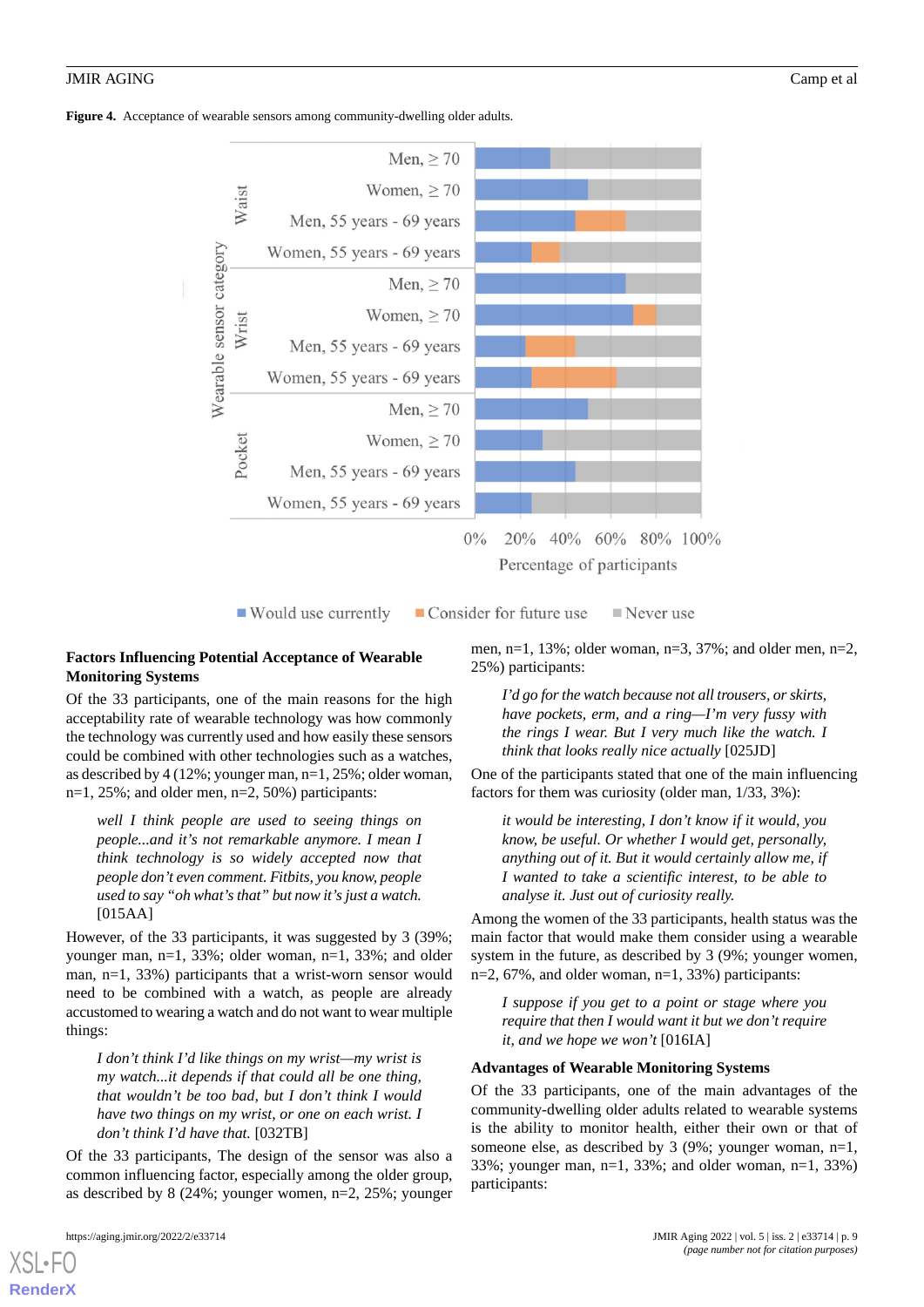*Yeah, I think if its monitoring heart rate and stuff like that—the movement—that basically covers what these things will do. This firstly then these secondary. A combination of both, but predominantly the [wearable] one. That definitely gives you more details of your personal health* [023DK]

Of the 33 participants, motivation was another key advantage identified by both groups, especially in relation to exercise, as described by 10 (30%; younger women, n=1, 10%; younger men, n=4, 40%; older women, n=3, 30%; and older men, n=2, 20%) participants:

*I've set myself a target of going on a little walk every day to build up my fitness again, so I'm just trying to—just out of curiosity, seeing how far I'm going every day* [007JR]

Of the 33 participants, the unintrusive nature of the sensors and the fact that they can be hidden was a major advantage for several groups, as described by 10 (30%; younger men, n=2, 20%; older women, n=5, 50%; and older men, n=3, 30%):

*I mean, that could be hidden. You've got it on and it's hidden up a sleeve, you're not going to be able to see it...the strap around the waist could be hidden. It could be easily hidden underneath clothing and then, you know, if you're wearing a jacket or something as well it's not going to be seen, and people wouldn't ask* [023DK]

#### **Disadvantages of Wearable Monitoring Systems**

Older women noted that the potential need to charge the system could be a disadvantage of wearable monitoring systems (older women, 2/33, 6%):

#### *oh yes, charging, that's the thing* [005PC]

Of the 33 participants, both groups suggested that comfort may be a barrier, as described by 2 (6%; younger man, n=1, 50%, and older woman, n=1, 50%) participants:

*I don't think I would find it a problem unless it affected my sleep, you know, if it was uncomfortable and woke me up.* [027BB]

Younger men suggested that the cost of the system would discourage them from using wearable sensors (younger men, 2/33, 6%):

*I mean I've always been quite, sort of, interested in the Fitbits and that sort of thing—the physical activity monitors and that but never...I've never wanted to spend that much money"* [010BC]

As these systems are wearable, of the 33 participants, the possibility of losing, forgetting, or damaging the sensor was the most stated disadvantage by 17 (52%; younger women, n=6, 35%; younger men, n=5, 29%; older women, n=2, 12%; and older men, n=4, 24%) participants:

*I'd wear one on a belt but I know what I'm like for losing things, and if I had that one in my pocket I'd probably lose it...or put it in the washing machine* [007JR]

Of the 33 participants, the practicality of everyday use was another commonly stated disadvantage by 11 (33%; younger women, n=3, 27%; younger men, n=4, 36%; older women, n=3, 27%; and older man, n=1, 9%) participants, especially concerning ring and pocket sensors:

*I think the ring can pose a problem, particularly of you are doing work, you can actually catch the ring in something and harm your finger. And erm, I mean, you know, I wear a wedding ring and another ring and I take those off if I am going to do some work for safety reasons. So I think you would be taking that off I would imagine, and perhaps forgetting to put it back on again* [019GW]

Younger men stated that the reaction of other people was a key disadvantage, especially in relation to appearing vulnerable (younger men, 2/33, 6%).

*Because people will be saying "well what's that" you know what I mean? It'll be people saying "why you wearing this" and you'll have to start making excuses. You don't want to come across as being vulnerable* [001WB]

#### **Overview of Environmental Sensors**

There was little existing knowledge of environmental monitoring systems: 29% (5/17) of the younger group and 6% (1/16) of the older group were aware of at least one type ([Figure 3\)](#page-6-0). One of the participants explained that they had worked with the floor and chair sensors (younger man, 1/33, 3%):

*at a home for people with dementia so we had the mats and the chair sensor to basically monitor when they were getting out of bed. Put a foot on the floor, the beeper would go off and we would go and see if they're okay. Y'know especially at night times. Some people who are at risk of falling, we had the chair exit pads but not all this other stuff* [001WB]

One of the participants recalled seeing something similar to a passive infrared monitoring system on a television program (younger man, 1/33, 3%):

*I've seen some similar, somewhere I've seen similar to the PIR setup in a room for motion sensor, just to check when people are actually moving. I can't remember where—it might have been something like "Tomorrow's World" [British science and technology TV programme which ran until 2003] or something like that. I saw it years ago* [023DK]

Of the 33 participants, experience with family or friends was mentioned by 2 (6%; younger woman, n=1, 50%, and older woman, n=1, 50%) participants:

*I've heard about the anti-wandering ones because my friend's mother-in-law had one of those [laughs]—and the bed* [020PP]

The younger group was more accepting of environmental sensors overall, with just 6% (1/17) saying they would not consider their use compared with 19% (3/16) of the older group. However, the younger group was more likely to consider using environmental sensors in the future (13/17, 76%) than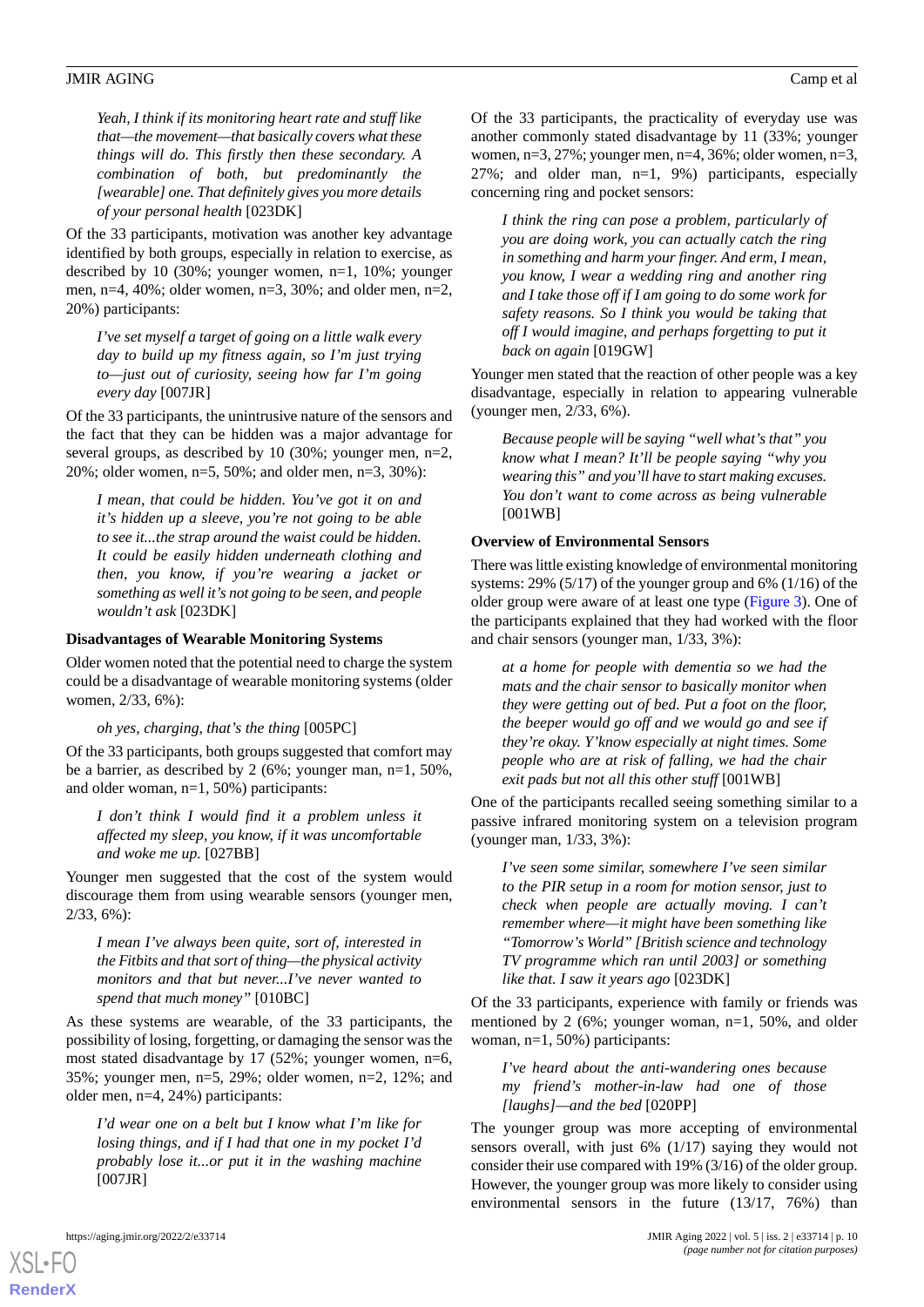immediately (3/17, 18%) compared with the older group (6/16, 38%, would consider using it in the future, and 7/16, 44%, would use it immediately).

The acceptance of each specific environmental technology type is summarized in [Figure 5.](#page-10-0) Motion sensors were the most accepted form of technology in the younger group, whereas motion and door sensors were most accepted equally by the older group. The pressure sensors were least accepted by both groups; however, several of the younger group participants would consider the chair mat in the future.

<span id="page-10-0"></span>



 $\blacksquare$  Would use currently ■ Consider for future use  $\blacksquare$  Never use

### **Factors Influencing Potential Acceptance of Environmental Monitoring Systems**

Of the 33 participants, the main factor influencing community-dwelling older adults' acceptance of environmental monitoring systems in both groups was the perception of usefulness, with many stating that they did not see why they would be useful, as described by 12 (36%; younger women, n=3, 25%; younger men, n=3, 25%; older women, n=3, 25%; and older men, n=3, 25%) participants:

*I think we would know what we are doing. I don't think we'd need data to tell us what we were*

[XSL](http://www.w3.org/Style/XSL)•FO **[RenderX](http://www.renderx.com/)**

*doing...personally, I don't think it would help, I don't think it would make any difference to us to see it written down in the data round the house* [028PG]

Of the 33 participants, health status was identified by 9 (27%; younger woman, n=1, 11%; younger men, n=3, 33%; older women, n=4, 44%; and older man, n=1, 11%) participants:

*if you're not particularly able then I would think the chair monitor—you know, you do not want people sitting day-in, day-out and not moving. If I was unfortunate enough to be struck down with something like dementia then the one on the door would be*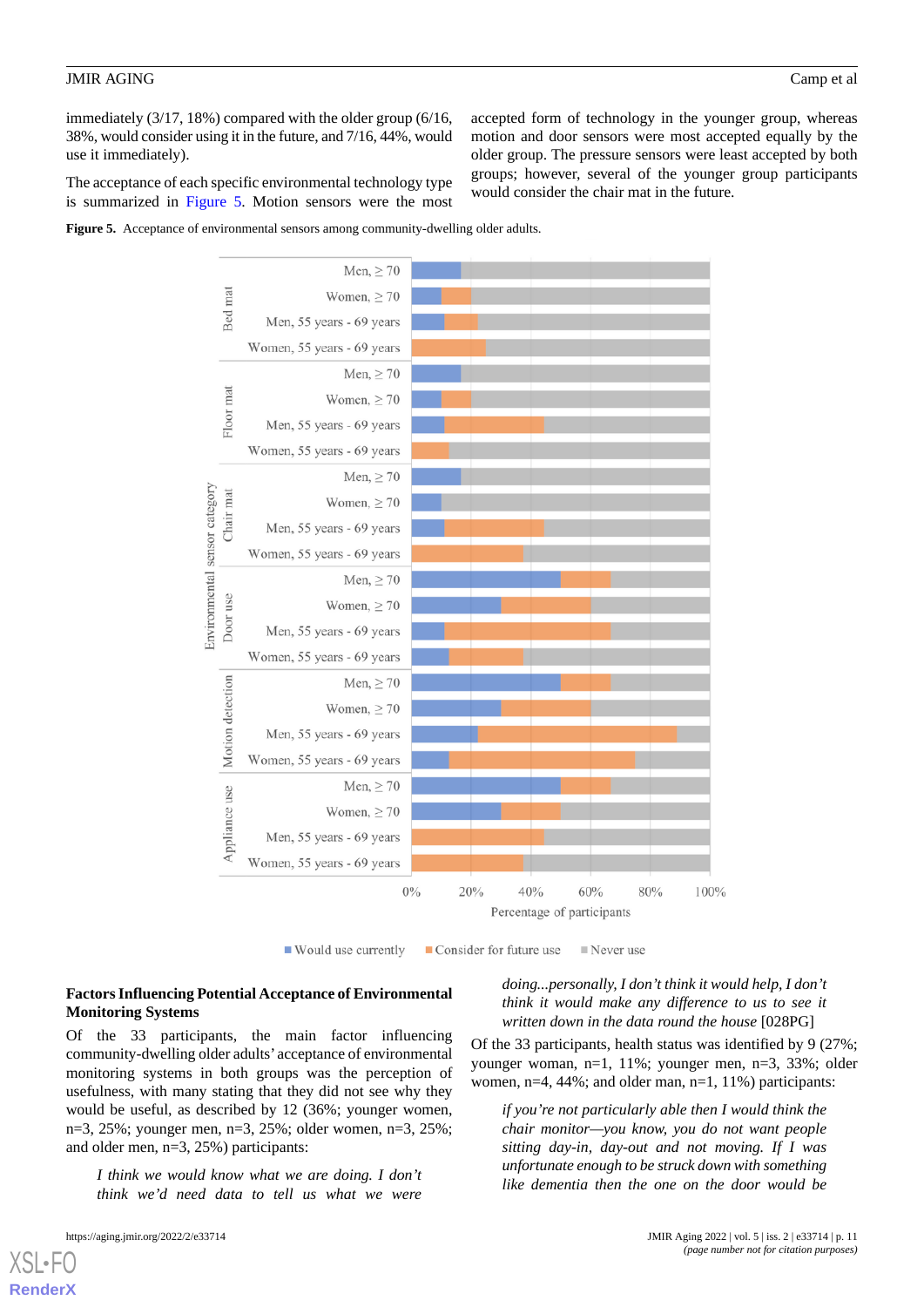*essential—on the front door would be essential*  $[025JD]$ 

Of the 33 participants, media influence was both a positive and negative factor for 3 (9%; younger woman, n=1, 33%; older woman,  $n=1$ , 33%; and older man,  $n=1$ , 33%) participants:

*yeah, I'd be like James Bond wouldn't I with sensors all over the place! Yeah that would be lovely. Yeah, excellent.* [014PC]

*I don't fancy them, it's a bit "big brother is watching you"* [021GD]

#### **Advantages of Environmental Monitoring Systems**

Of the 33 participants, reassurance not only for the individual but also for those caring for an older relative was the most stated advantage of having an environmental monitoring system in both groups, especially for the younger group, as described by 11 (33%; younger women, n=5, 45%; younger men, n=3, 27%; and older women, n=3, 27%) participants:

*You never know what's around the corner, then I would actually feel reassured with all this stuff at the top* [001WB]

*I think it's—for people that have been through that or whatever sort of illnesses you've had with your elderly parents or whoever, this would probably be quite reassuring...I would have loved something like that for my mum. It would have been brilliant.* [012SH]

One of the participants stated that having an environmental sensor may allow certain conditions to be diagnosed earlier than otherwise (younger women, 1/33, 3%):

*my mum had dementia and I was constantly getting called to her flat, something like this before she got to that stage where it got messy, these things could probably have diagnosed her earlier* [012SH]

Of the 33 participants, mostly the women in both the older and younger groups stated that a key advantage would be identifying sedentary behavior, either in themselves or others, as described by 7 (21%; younger women,  $n=2$ , 29%; younger man,  $n=1$ , 14%; and older women, n=4, 57%) participants:

*if it got to the stage where I did need that, I mean, bearing in mind that there's always the threat of DVT if you spend too long sitting down. I mean, if you have somebody who's had a stroke or something and they aren't moving around much, I think that would be very informative.* [025JD]

Of the 33 participants, safety was also mentioned by 3 (9%; younger woman, n=1, 33%; younger man, n=1, 33%; and older woman, n=1, 33%) participants in both the older and younger groups, relating to personal safety for 2 (6%; younger woman, n=1, 50%, and older woman, n=1, 50%) participants and the potential for home security for 1 (3%; younger man) participant:

*I suppose if you had someone with dementia, it would tell you if they'd been out, or gone out when they shouldn't.* [025JD]

*if there's only 1 person in the house, and then all of a sudden there's three or four things moving about—there's somebody in a bedroom, someone in the living room, and then you think "this person lives on their own," but there's movement in two or three different places at one time—a quick phone call or something like that...Rather than find out later that they've been burgled* [023DK]

Of the 33 participants, the unintrusive nature of the sensors was a key advantage, especially within the older group when compared with wearable sensors, as described by 4 (12%; younger woman, n=1, 25%; older women, n=2, 50%; and older man, n=1, 25%) participants:

*Obviously the ones that are installed on your ceiling or on your wall are not obtrusive at all, whereas you've got to remember to wear the other thing and of course you would realise that you have always got it with you* [019GW]

#### **Disadvantages of Environmental Monitoring Systems**

One of the participants identified the potential cost of the system as a disadvantage (younger woman, 1/33, 3%):

*Expense wise, a little one would be cheaper than putting something in every room. That's—you know, finance is another issue* [024SK]

Of the 33 participants, the issue of coping with habitual behavior, such as closing doors, was identified by 4 (12%; younger woman, n=1, 25%; younger man, n=1, 25%; and older women, n=2, 50%) participants, especially in relation to door sensors:

*door one, um, apart from the front doors, wouldn't work too much for me because I tend to not close doors anyway* [020PP]

Of the 33 participants, 2 (6%; younger man, n=1, 50%, and older woman, n=1, 50%) participants stated that the environmental sensors posed a risk of damage to the house:

*it's worth noting, because one question would be if it does mark, then people would say "well then, I've got to redecorate"* [027BB]

Of the 33 participants, concerns over privacy issues were identified by most groups, as described by 5 (15%; younger women, n=3, 60%; older woman, n=1, 20%; and older men, n=1, 50%) participants:

*Someone is always listening to you, someone is always looking at you, that the only thing. There isn't much privacy there, is it?* [018CW]

One of the participants stated that they considered the potential for reduced human contact within health care to be a disadvantage (older woman, 1/33, 3%):

*the only slight misgiving I have on that is, um, that if—that they could end up, sort of, replacing the one-to-one...So these would keep you safe, say, these would alert somebody to a situation perhaps, or give them information but they couldn't replace the, sort of, the human contact element* [021GD]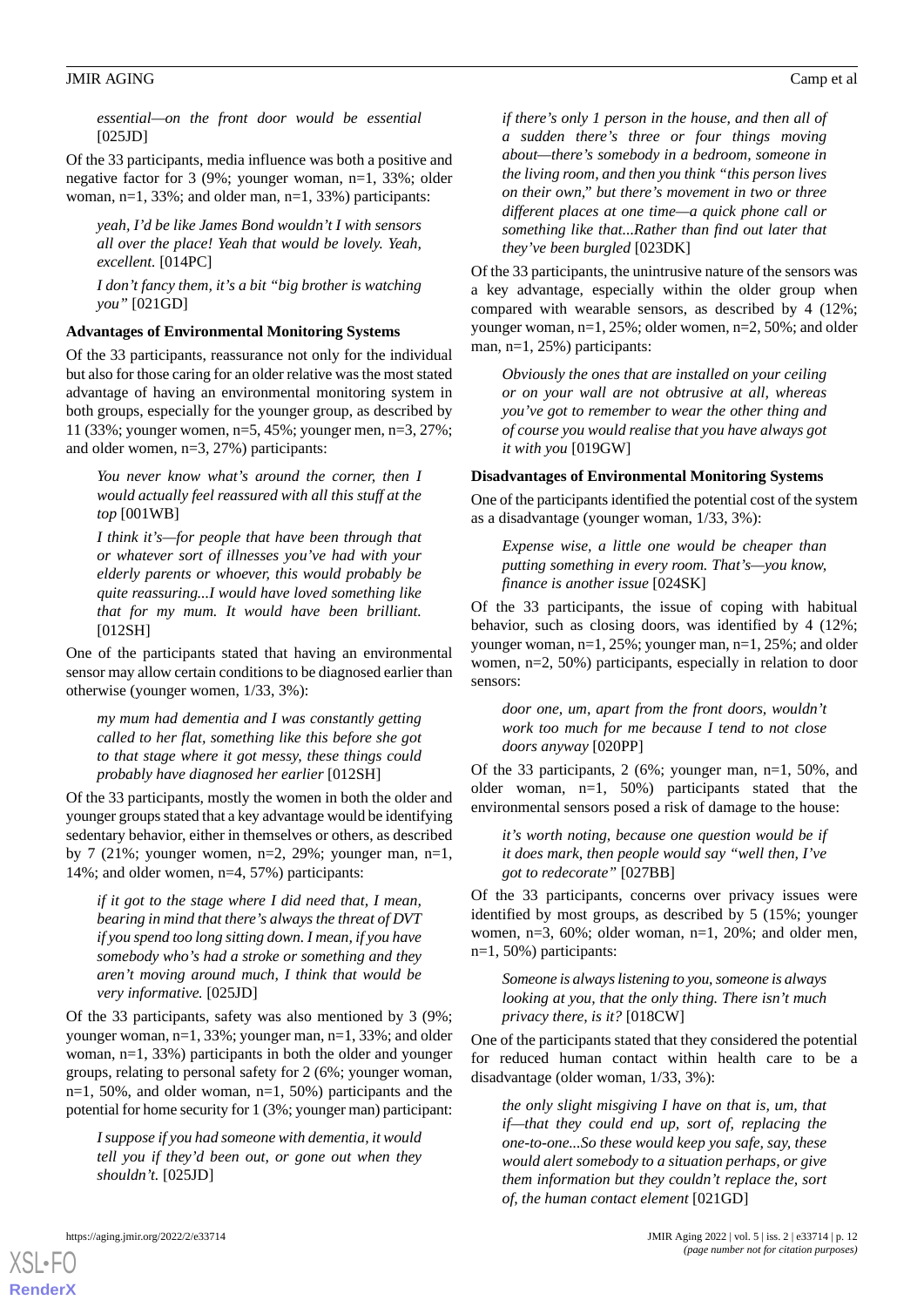# *Future Development Considerations of Monitoring Systems in General*

Following the discussion of the various currently available monitoring technologies, some participants highlighted ways in which they could be developed in the future. Of the 33 participants, the main outcome from the younger group was that any future development should be based on a specific need, as described by 2 (6%; younger woman, n=1, 50%, and younger men, n=1, 50%) participants:

*yep, if something's got a use and it makes life easier then I'm all for it, but if someone has invented some technology and then tries to find a use for it, I don't think that is a great improvement...If there is a need, get the technology to deal with it rather than develop technology and then find a use for it...We should get the machine to do whatever it wants to do properly and reliably rather than find out what else you can make it do—unless it is of some use.* [017SC]

One of the participants highlighted the need for more education relating to these types of technology (younger man, 1/33, 3%):

*Yeah so I guess it's the educational side of it, yes. Teaching them about it—making sure the IT works for them rather than it's just there* [003MC]

One of the participants suggested that being able to combine many measures into a single sensor may be beneficial rather than having multiple sensors (older woman, 1/33, 3%):

*it would be better to have one that would just do the lot rather than one that just picks one thing out, really...One that could combine the whole lot would be better.* [006BR]

# *Discussion*

# **Principal Findings**

#### *Overview*

Although there have been studies on older adults' perceptions of assistive technology [\[11](#page-14-10)] and fall monitors [\[13](#page-14-12)], little is known about their perceptions of ADL monitoring technology. A recent review of ADL monitoring technology found that there is a need for a clear consensus on which ADL are important to monitor and what types of technology older adults are most likely to use to enhance the effectiveness of current ADL monitoring systems [\[9](#page-14-8)]. The sample size used in this study, as well as the inclusion of both younger and older groups, makes this one of the most comprehensive studies of older adults' perceptions of ADL monitoring technology to date. PEIs made it possible to clarify the perceptions of specific types of technologies; however, the images used in PEIs were not exhaustive examples of the types of monitoring technology available. It should also be noted that all participants were from the United Kingdom and were already comfortable using technology, which means that the following conclusions cannot necessarily be applied globally. Differences in aspects such as education level and access to technology may also alter the results, although this was not a specific consideration of this study.

[XSL](http://www.w3.org/Style/XSL)•FO **[RenderX](http://www.renderx.com/)**

# *Relationship Between ADL Importance and Monitoring Technology*

There is currently a strong link between the ADL considered the most important by the community-dwelling older adults and the ADL most frequently identified by current monitoring systems, and feeding and personal hygiene activities are both the most common activities supported by monitoring systems [[9\]](#page-14-8) and are considered the most important activities by community-dwelling older adults. In this study, these are also the activities that community-dwelling older adults suggested they would be the least likely to accept or ask for help with, particularly those relating to personal hygiene, such as washing and toileting, which were closely associated with feelings of pride and dignity.

One of the main challenges in developing ADL monitoring technology is identifying the activities that are important for monitoring [[9\]](#page-14-8). Although hygiene-related activities are considered important, many older adults express concern about them being directly monitored [[20\]](#page-15-3), and they often require several sensors that focus only on these activities [[9\]](#page-14-8). The activities considered important by community-dwelling older adults were different between the younger and older groups, with those aged ≥70 years placing more importance on stair use than their younger counterparts; however, this is not commonly detected by ADL monitoring systems. Instead, it often features in sensors specifically designed to monitor falls; however, the requirement for several different, highly specialized systems may be alienating some community-dwelling older adults. It was highlighted that most community-dwelling older adults were inclined toward fewer sensors, suggesting that a simple sensor capable of monitoring several activities would be preferable, which highlights the potential need for collaboration between those developing fall technology and ADL monitoring technology.

It was also noted that some activities have a large influence on others, namely, mobility and standing from sitting in a chair, which are both required to perform almost any other ADL. This suggests that it might be less important to directly monitor specific activities; instead, the focus should be on movements that are considered the most influential. For example, squatting plays a role in sitting, toilet use, and potentially other activities. Further investigation is required to identify the link between functional movement and specific ADL. Physical ability was a theme shared by both ADL performance and technology acceptance, highlighting that it is a very influential aspect in the acceptance of monitoring technology by the community-dwelling older adults.

# *Link Between Existing Knowledge of Technology and Acceptance of ADL Monitoring Technology*

Our results demonstrated that there were different levels of existing knowledge related to monitoring technology, with most people being aware of wearable sensors and very few being aware of environmental sensors. One of the key reasons for this is the presence of similar technology in general use; for example, many noted that wearable sensors resemble smart watches such as Fitbit. It is evident that there is a link between existing knowledge and acceptance, as wearable sensors had the highest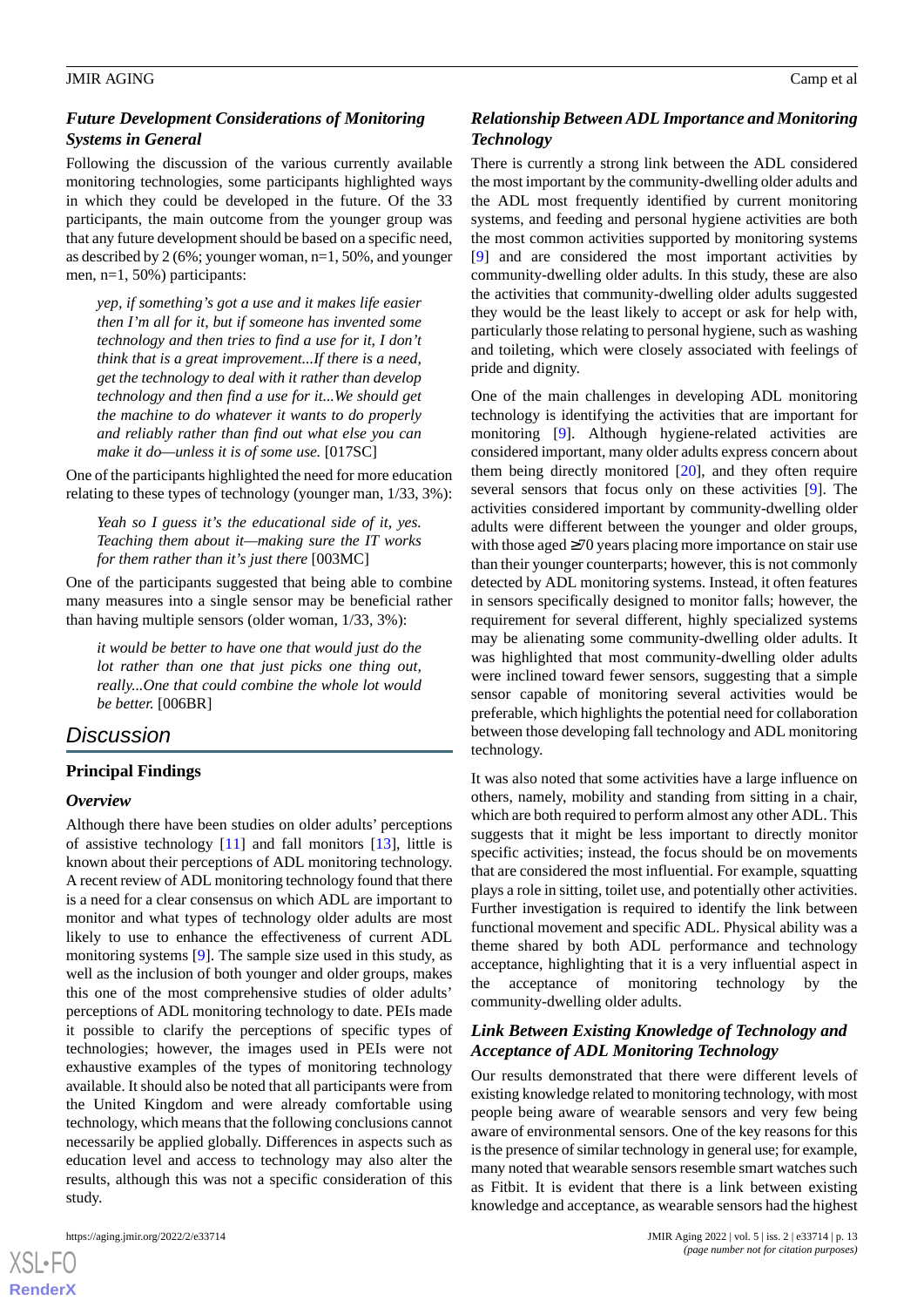previous knowledge and acceptance, whereas environmental sensors had the lowest score in both categories [\(Figure 3\)](#page-6-0). This contrasts with existing studies, which have suggested that wearable sensors are often the least accepted [\[21](#page-15-4)[-23](#page-15-5)], whereas environmental motion sensors have been the most accepted [[24\]](#page-15-6). It is notable that the younger group had more experience with environmental sensors than the older group, which many of them stated was because of having older relatives who had used the technology. The younger group was also more accepting of environmental sensors as they could relate their potential use to their relatives and wanted to have sensors that could help reassure their future carers or potentially help them diagnose health concerns earlier. On the basis of this, it may be that as monitoring technology becomes more commonly used, it will also become more accepted.

The high acceptance of monitoring technology in this study may be due, in part, to the sample group, who were all accepting of technology in general and comfortable using it, hence their willingness to use video calling software to participate in the interview. It should be noted that this may not be representative of the entire older adult community; for example, Verloo et al [[11\]](#page-14-10) suggest that older adults have limited interest in technology, and therefore, generalizations are difficult. However, this study was also conducted during the UK COVID-19 lockdown restrictions, during which technology became more prominent in many people's lives as a means of maintaining social connections with family and friends. Alongside this, some participants also noted that because of limited social interaction, people might be less aware of medical emergencies or emerging health concerns than they may have been previously and therefore were more appreciative of having technology in the home to monitor things such as sedentary behavior than they may have been in the past.

#### *Common Themes*

Some common themes emerged across both technology types, namely, relating to health status as an influencing factor and cost as a disadvantage. Health status highlights the potential of these sensors to be used to support health care, which is one of the main objectives for their development [\[9](#page-14-8)[,12](#page-14-11),[25](#page-15-7),[26\]](#page-15-8); however, many of the participants highlighted that they would not use these sensors until they needed them, which goes against the idea of using them to detect when this point of need may be occurring. Owing to their ability to monitor continuously, which human health care workers cannot [[20\]](#page-15-3), it may be beneficial to focus future work on highlighting how this may be beneficial to older adults. Particular emphasis should be placed on older adults at most risk of becoming frail or developing certain health conditions such as dementia. However, the fact that cost was highlighted as the main disadvantage across all technology types shows the prominence of this issue. This sentiment is echoed by several other studies that have been conducted over several years, demonstrating that this is a key issue for developers to overcome in future development, finding a technology that is both beneficial and cost-effective [\[3](#page-14-2),[11\]](#page-14-10).

A key disadvantage was the potential for reduced human contact, particularly among older women. This may be linked to a higher often developed to assist health care and allow older adults to live at home for as long as possible [\[9](#page-14-8)], the development of future systems should be careful not to completely replace human care with technological assistance. Human interaction can provide emotional connections that even the smartest technology cannot replicate. These emotional connections cannot be underestimated in the care of older adults, as they are known to be closely linked with other factors such as depressive symptoms and subsequent reductions in physical activity and overall health. However, it is possible to use sensors to reduce the workload for human carers by automatizing some tasks; therefore, the carers can be more available to provide more human interaction to older users.

incidence of loneliness among this population because of the unequal distribution of risk factors such as the death of a partner among men and women [[27\]](#page-15-9) and the subsequent need to maintain social relationships. Although these technologies are

Socializing and communication were considered among the most important ADL by community-dwelling older adults and are commonly identified by monitoring technology [[9](#page-14-8)], despite not appearing on many traditional ADL scales [[28\]](#page-15-10). Social interaction is becoming an increasingly prevalent aspect of health care because of the growing adoption of a biopsychosocial approach [\[29](#page-15-11)]; therefore, this study indicates that its presence in monitoring technology should continue. Although not included in this study, socially assistive robots (SARs) may represent the best opportunity for developing this, as they have already been shown to have benefits for socialization [\[13](#page-14-12),[30\]](#page-15-12). In addition to monitoring socializing activities, SARs may play an active role in supporting the community-dwelling older adults through conversation or facilitating communication between people. It should be noted that this study was conducted during the national lockdowns in response to the COVID-19 pandemic, which several participants noted had made them more aware of potential isolation from friends and relatives. Future work should include SARs and explore their potential usefulness in the monitoring of ADL performance, as well as their role in supporting community-dwelling older adults to continue living independently in the community.

#### **Conclusions**

Overall, technological monitoring systems are perceived as acceptable methods of monitoring ADLs. However, developers and carers must be aware that individuals may express differences in their willingness to engage with certain types of technology depending on their age and circumstances. In addition to the increase in population aging, there will be an increase in older adults with interest in technology, which may reduce some of the existing barriers [[11\]](#page-14-10); however, technical developers should continue to ensure that technology is created for a specific purpose that can be clearly conveyed to community-dwelling older adults who may not have much technological experience. Community-dwelling older adults highlighted the need for systems to be combined and simple; they do not want multiple sensors as these can create a technology overkill. In the future, technical developers should consider this and note that as technology becomes more widespread, it will become more accepted.

**[RenderX](http://www.renderx.com/)**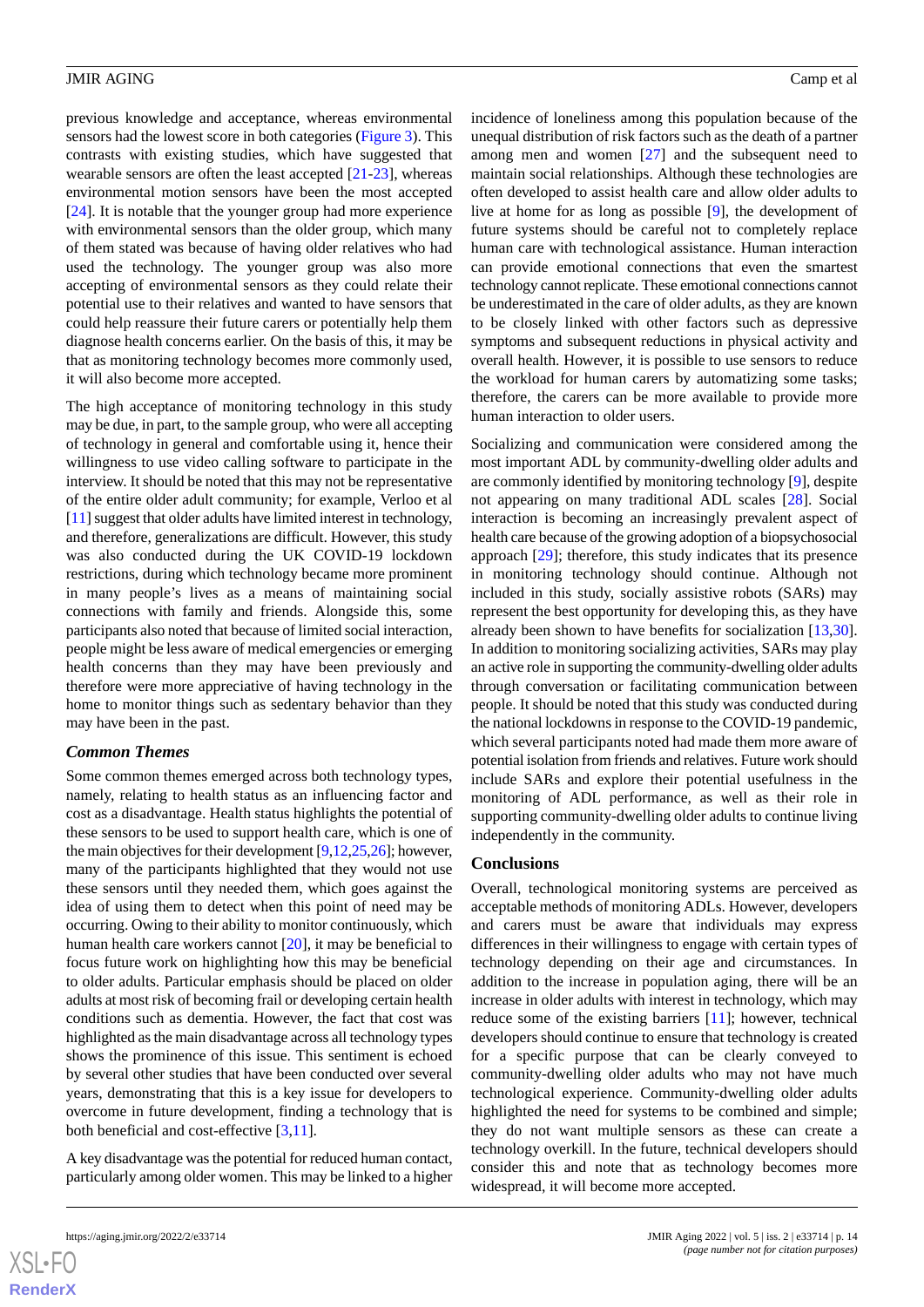# **Conflicts of Interest**

None declared.

# <span id="page-14-16"></span>**Multimedia Appendix 1**

Interview guide used for web-based interviews. [[DOCX File , 1138 KB](https://jmir.org/api/download?alt_name=aging_v5i2e33714_app1.docx&filename=690a1fd20a0e06c0b12a7a5607fe2900.docx)-[Multimedia Appendix 1\]](https://jmir.org/api/download?alt_name=aging_v5i2e33714_app1.docx&filename=690a1fd20a0e06c0b12a7a5607fe2900.docx)

# <span id="page-14-17"></span>**Multimedia Appendix 2**

Complete participant quotes from web-based interviews. [[XLSX File \(Microsoft Excel File\), 68 KB](https://jmir.org/api/download?alt_name=aging_v5i2e33714_app2.xlsx&filename=8eac615dd8dd884527afad62a43999a3.xlsx)-[Multimedia Appendix 2\]](https://jmir.org/api/download?alt_name=aging_v5i2e33714_app2.xlsx&filename=8eac615dd8dd884527afad62a43999a3.xlsx)

# <span id="page-14-0"></span>**References**

- <span id="page-14-1"></span>1. Chatterji S, Byles J, Cutler D, Seeman T, Verdes E. Health, functioning, and disability in older adults--present status and future implications. Lancet 2015 Feb 07;385(9967):563-575 [\[FREE Full text\]](http://europepmc.org/abstract/MED/25468158) [doi: [10.1016/S0140-6736\(14\)61462-8](http://dx.doi.org/10.1016/S0140-6736(14)61462-8)] [Medline: [25468158](http://www.ncbi.nlm.nih.gov/entrez/query.fcgi?cmd=Retrieve&db=PubMed&list_uids=25468158&dopt=Abstract)]
- <span id="page-14-2"></span>2. Morgan E. Living longer and old-age dependency – what does the future hold? Office for National Statistics. 2019 Jun 24. URL: [https://www.ons.gov.uk/peoplepopulationandcommunity/birthsdeathsandmarriages/ageing/articles/](https://www.ons.gov.uk/peoplepopulationandcommunity/birthsdeathsandmarriages/ageing/articles/livinglongerandoldagedependencywhatdoesthefuturehold/2019-06-24) [livinglongerandoldagedependencywhatdoesthefuturehold/2019-06-24](https://www.ons.gov.uk/peoplepopulationandcommunity/birthsdeathsandmarriages/ageing/articles/livinglongerandoldagedependencywhatdoesthefuturehold/2019-06-24) [accessed 2021-05-13]
- <span id="page-14-3"></span>3. Chen Y, Thompson EA. Understanding factors that influence success of home- and community-based services in keeping older adults in community settings. J Aging Health 2010 Apr;22(3):267-291. [doi: [10.1177/0898264309356593\]](http://dx.doi.org/10.1177/0898264309356593) [Medline: [20103687](http://www.ncbi.nlm.nih.gov/entrez/query.fcgi?cmd=Retrieve&db=PubMed&list_uids=20103687&dopt=Abstract)]
- <span id="page-14-4"></span>4. Prince MJ, Wu F, Guo Y, Gutierrez Robledo LM, O'Donnell M, Sullivan R, et al. The burden of disease in older people and implications for health policy and practice. Lancet 2015 Feb 07;385(9967):549-562. [doi: [10.1016/S0140-6736\(14\)61347-7\]](http://dx.doi.org/10.1016/S0140-6736(14)61347-7) [Medline: [25468153](http://www.ncbi.nlm.nih.gov/entrez/query.fcgi?cmd=Retrieve&db=PubMed&list_uids=25468153&dopt=Abstract)]
- <span id="page-14-6"></span><span id="page-14-5"></span>5. Cavallo F, Esposito R, Limosani R, Manzi A, Bevilacqua R, Felici E, et al. Robotic services acceptance in smart environments with older adults: user satisfaction and acceptability study. J Med Internet Res 2018 Sep 21;20(9):e264 [[FREE Full text\]](https://www.jmir.org/2018/9/e264/) [doi: [10.2196/jmir.9460\]](http://dx.doi.org/10.2196/jmir.9460) [Medline: [30249588\]](http://www.ncbi.nlm.nih.gov/entrez/query.fcgi?cmd=Retrieve&db=PubMed&list_uids=30249588&dopt=Abstract)
- <span id="page-14-7"></span>6. Sixsmith A, Sixsmith J. Ageing in place in the United Kingdom. Ageing Int 2008 Sep 23;32(3):219-235 [\[FREE Full text](https://doi.org/10.1007/s12126-008-9019-y)] [doi: [10.1007/s12126-008-9019-y](http://dx.doi.org/10.1007/s12126-008-9019-y)]
- <span id="page-14-8"></span>7. Van Rensbergen G, Pacolet J. Instrumental Activities of Daily Living (I-ADL) trigger an urgent request for nursing home admission. Arch Public Health 2012 Jan 03;70(1):2 [[FREE Full text\]](https://archpublichealth.biomedcentral.com/articles/10.1186/0778-7367-70-2) [doi: [10.1186/0778-7367-70-2](http://dx.doi.org/10.1186/0778-7367-70-2)] [Medline: [22958483](http://www.ncbi.nlm.nih.gov/entrez/query.fcgi?cmd=Retrieve&db=PubMed&list_uids=22958483&dopt=Abstract)]
- <span id="page-14-9"></span>8. Vermeulen J, Neyens JC, van Rossum E, Spreeuwenberg MD, de Witte LP. Predicting ADL disability in community-dwelling elderly people using physical frailty indicators: a systematic review. BMC Geriatr 2011 Jul 01;11:33 [[FREE Full text](https://bmcgeriatr.biomedcentral.com/articles/10.1186/1471-2318-11-33)] [doi: [10.1186/1471-2318-11-33\]](http://dx.doi.org/10.1186/1471-2318-11-33) [Medline: [21722355\]](http://www.ncbi.nlm.nih.gov/entrez/query.fcgi?cmd=Retrieve&db=PubMed&list_uids=21722355&dopt=Abstract)
- <span id="page-14-10"></span>9. Camp N, Lewis M, Hunter K, Johnston J, Zecca M, Di Nuovo A, et al. Technology used to recognize activities of daily living in community-dwelling older adults. Int J Environ Res Public Health 2020 Dec 28;18(1):163 [[FREE Full text](https://www.mdpi.com/resolver?pii=ijerph18010163)] [doi: [10.3390/ijerph18010163](http://dx.doi.org/10.3390/ijerph18010163)] [Medline: [33379319\]](http://www.ncbi.nlm.nih.gov/entrez/query.fcgi?cmd=Retrieve&db=PubMed&list_uids=33379319&dopt=Abstract)
- <span id="page-14-11"></span>10. Suurmeijer TP, Doeglas DM, Moum T, Briançon S, Krol B, Sanderman R, et al. The Groningen Activity Restriction Scale for measuring disability: its utility in international comparisons. Am J Public Health 1994 Aug;84(8):1270-1273. [doi: [10.2105/ajph.84.8.1270\]](http://dx.doi.org/10.2105/ajph.84.8.1270) [Medline: [8059884](http://www.ncbi.nlm.nih.gov/entrez/query.fcgi?cmd=Retrieve&db=PubMed&list_uids=8059884&dopt=Abstract)]
- <span id="page-14-12"></span>11. Verloo H, Kampel T, Vidal N, Pereira F. Perceptions about technologies that help community-dwelling older adults remain at home: qualitative study. J Med Internet Res 2020 Jun 04;22(6):e17930 [[FREE Full text\]](https://www.jmir.org/2020/6/e17930/) [doi: [10.2196/17930\]](http://dx.doi.org/10.2196/17930) [Medline: [32496197](http://www.ncbi.nlm.nih.gov/entrez/query.fcgi?cmd=Retrieve&db=PubMed&list_uids=32496197&dopt=Abstract)]
- <span id="page-14-13"></span>12. Bloom DE, Chatterji S, Kowal P, Lloyd-Sherlock P, McKee M, Rechel B, et al. Macroeconomic implications of population ageing and selected policy responses. Lancet 2015 Feb 14;385(9968):649-657 [[FREE Full text](http://europepmc.org/abstract/MED/25468167)] [doi: [10.1016/S0140-6736\(14\)61464-1\]](http://dx.doi.org/10.1016/S0140-6736(14)61464-1) [Medline: [25468167](http://www.ncbi.nlm.nih.gov/entrez/query.fcgi?cmd=Retrieve&db=PubMed&list_uids=25468167&dopt=Abstract)]
- <span id="page-14-14"></span>13. Hawley-Hague H, Boulton E, Hall A, Pfeiffer K, Todd C. Older adults' perceptions of technologies aimed at falls prevention, detection or monitoring: a systematic review. Int J Med Inform 2014 Jun;83(6):416-426. [doi: [10.1016/j.ijmedinf.2014.03.002\]](http://dx.doi.org/10.1016/j.ijmedinf.2014.03.002) [Medline: [24798946](http://www.ncbi.nlm.nih.gov/entrez/query.fcgi?cmd=Retrieve&db=PubMed&list_uids=24798946&dopt=Abstract)]
- <span id="page-14-15"></span>14. Berridge C, Wetle TF. Why older adults and their children disagree about in-home surveillance technology, sensors, and tracking. Gerontologist 2020 Jul 15;60(5):926-934. [doi: [10.1093/geront/gnz068](http://dx.doi.org/10.1093/geront/gnz068)] [Medline: [31102442](http://www.ncbi.nlm.nih.gov/entrez/query.fcgi?cmd=Retrieve&db=PubMed&list_uids=31102442&dopt=Abstract)]
- 15. Peek ST, Wouters EJ, van Hoof J, Luijkx KG, Boeije HR, Vrijhoef HJ. Factors influencing acceptance of technology for aging in place: a systematic review. Int J Med Inform 2014 Apr;83(4):235-248 [\[FREE Full text\]](https://linkinghub.elsevier.com/retrieve/pii/S1386-5056(14)00017-3) [doi: [10.1016/j.ijmedinf.2014.01.004\]](http://dx.doi.org/10.1016/j.ijmedinf.2014.01.004) [Medline: [24529817](http://www.ncbi.nlm.nih.gov/entrez/query.fcgi?cmd=Retrieve&db=PubMed&list_uids=24529817&dopt=Abstract)]
- 16. Tong A, Sainsbury P, Craig J. Consolidated criteria for reporting qualitative research (COREQ): a 32-item checklist for interviews and focus groups. Int J Qual Health Care 2007 Dec;19(6):349-357 [\[FREE Full text\]](https://doi.org/10.1093/intqhc/mzm042) [doi: [10.1093/intqhc/mzm042\]](http://dx.doi.org/10.1093/intqhc/mzm042) [Medline: [17872937](http://www.ncbi.nlm.nih.gov/entrez/query.fcgi?cmd=Retrieve&db=PubMed&list_uids=17872937&dopt=Abstract)]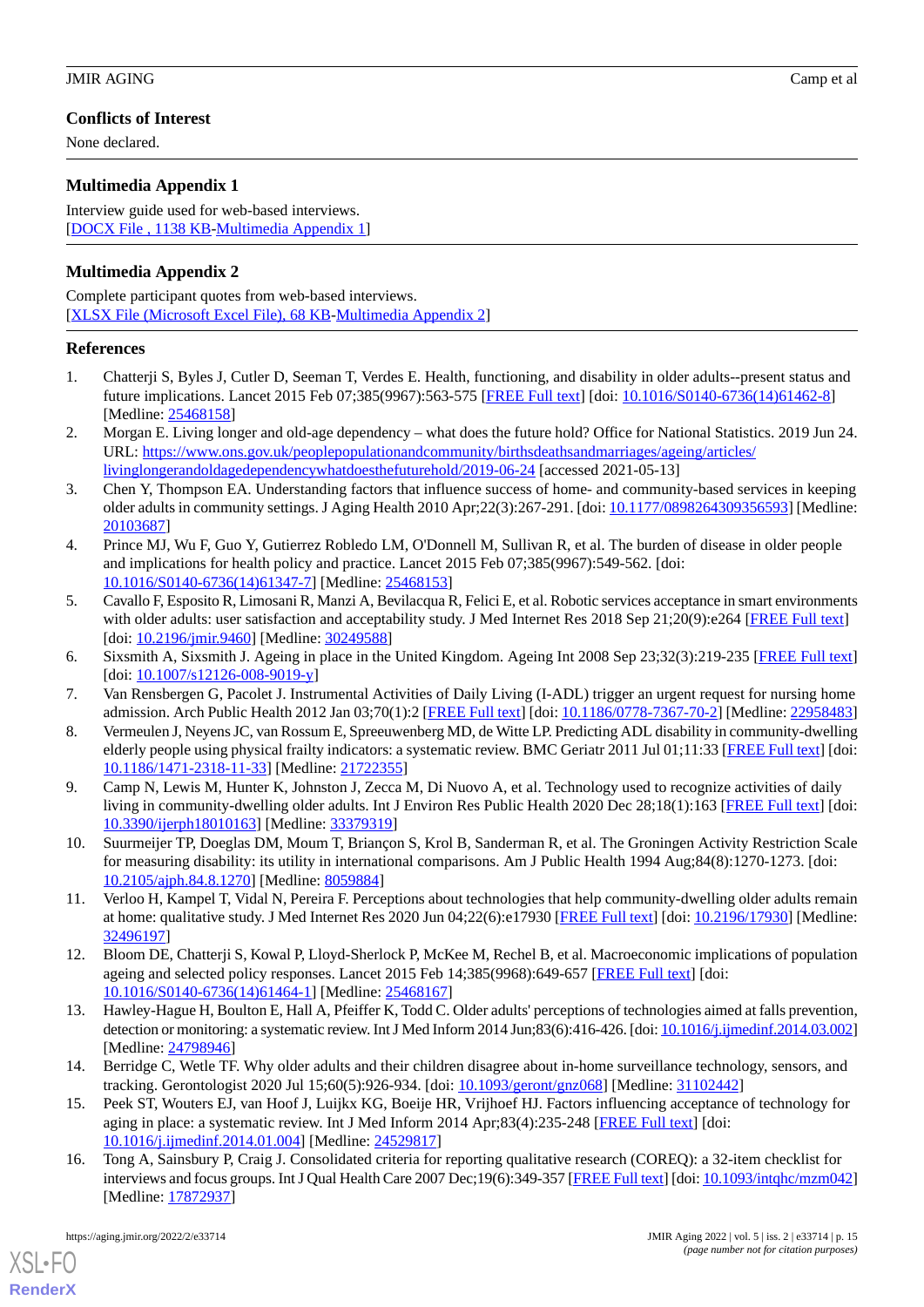- <span id="page-15-0"></span>17. Wiltshire G, Ronkainen N. A realist approach to thematic analysis: making sense of qualitative data through experiential, inferential and dispositional themes. J Crit Realism 2021 Mar 19;20(2):159-180 [[FREE Full text](https://doi.org/10.1080/14767430.2021.1894909)] [doi: [10.1080/14767430.2021.1894909\]](http://dx.doi.org/10.1080/14767430.2021.1894909)
- <span id="page-15-2"></span><span id="page-15-1"></span>18. Danermark B, Ekström M, Karlsson JC. Explaining Society: Critical Realism in the Social Sciences. 2nd edition. London, UK: Routledge; 2019.
- <span id="page-15-3"></span>19. Maxwell JA. Using numbers in qualitative research. Qual Inq 2010 Apr 15;16(6):475-482 [\[FREE Full text](https://doi.org/10.1177/1077800410364740)] [doi: [10.1177/1077800410364740\]](http://dx.doi.org/10.1177/1077800410364740)
- <span id="page-15-4"></span>20. Chung J, Demiris G, Thompson HJ, Chen KY, Burr R, Patel S, et al. Feasibility testing of a home-based sensor system to monitor mobility and daily activities in Korean American older adults. Int J Older People Nurs 2017 Mar;12(1):e12127. [doi: [10.1111/opn.12127\]](http://dx.doi.org/10.1111/opn.12127) [Medline: [27431567\]](http://www.ncbi.nlm.nih.gov/entrez/query.fcgi?cmd=Retrieve&db=PubMed&list_uids=27431567&dopt=Abstract)
- 21. Eldib M, Deboeverie F, Philips W, Aghajan H. Behavior analysis for elderly care using a network of low-resolution visual sensors. J Electron Imaging 2016 Jul 01;25(4):041003 [\[FREE Full text\]](https://www.spiedigitallibrary.org/journals/Journal-of-Electronic-Imaging/volume-25/issue-4/041003/Behavior-analysis-for-elderly-care-using-a-network-of-low/10.1117/1.JEI.25.4.041003.full) [doi: [10.1117/1.jei.25.4.041003](http://dx.doi.org/10.1117/1.jei.25.4.041003)]
- <span id="page-15-5"></span>22. Son H, Kim H. A pilot study to test the feasibility of a home mobility monitoring system in community-dwelling older adults. Int J Environ Res Public Health 2019 Apr 29;16(9):1512 [[FREE Full text](https://www.mdpi.com/resolver?pii=ijerph16091512)] [doi: [10.3390/ijerph16091512\]](http://dx.doi.org/10.3390/ijerph16091512) [Medline: [31035678](http://www.ncbi.nlm.nih.gov/entrez/query.fcgi?cmd=Retrieve&db=PubMed&list_uids=31035678&dopt=Abstract)]
- <span id="page-15-6"></span>23. Stucki RA, Urwyler P, Rampa L, Müri R, Mosimann UP, Nef T. A web-based non-intrusive ambient system to measure and classify activities of daily living. J Med Internet Res 2014 Jul 21;16(7):e175 [\[FREE Full text](https://www.jmir.org/2014/7/e175/)] [doi: [10.2196/jmir.3465](http://dx.doi.org/10.2196/jmir.3465)] [Medline: [25048461](http://www.ncbi.nlm.nih.gov/entrez/query.fcgi?cmd=Retrieve&db=PubMed&list_uids=25048461&dopt=Abstract)]
- <span id="page-15-7"></span>24. Kaddachi F, Aloulou H, Abdulrazak B, Fraisse P, Mokhtari M. Technological approach for early and unobtrusive detection of possible health changes toward more effective treatment. In: Proceedings of the 16th International Conference on Smart Homes and Health Telematics. 2018 Presented at: ICOST '18; July 10-12, 2018; Singapore, Singapore p. 47-59. [doi: [10.1007/978-3-319-94523-1\\_5](http://dx.doi.org/10.1007/978-3-319-94523-1_5)]
- <span id="page-15-9"></span><span id="page-15-8"></span>25. Rashidi P, Cook DJ. COM: a method for mining and monitoring human activity patterns in home-based health monitoring systems. ACM Trans Intell Syst Technol 2013 Sep;4(4):1-20 [[FREE Full text](https://doi.org/10.1145/2508037.2508045)] [doi: [10.1145/2508037.2508045](http://dx.doi.org/10.1145/2508037.2508045)]
- <span id="page-15-10"></span>26. Suzman R, Beard JR, Boerma T, Chatterji S. Health in an ageing world--what do we know? Lancet 2015 Feb 07;385(9967):484-486. [doi: [10.1016/S0140-6736\(14\)61597-X\]](http://dx.doi.org/10.1016/S0140-6736(14)61597-X) [Medline: [25468156\]](http://www.ncbi.nlm.nih.gov/entrez/query.fcgi?cmd=Retrieve&db=PubMed&list_uids=25468156&dopt=Abstract)
- <span id="page-15-11"></span>27. Aartsen M, Jylhä M. Onset of loneliness in older adults: results of a 28 year prospective study. Eur J Ageing 2011 Mar;8(1):31-38 [[FREE Full text\]](http://europepmc.org/abstract/MED/21475393) [doi: [10.1007/s10433-011-0175-7](http://dx.doi.org/10.1007/s10433-011-0175-7)] [Medline: [21475393](http://www.ncbi.nlm.nih.gov/entrez/query.fcgi?cmd=Retrieve&db=PubMed&list_uids=21475393&dopt=Abstract)]
- 28. Rosso AL, Taylor JA, Tabb LP, Michael YL. Mobility, disability, and social engagement in older adults. J Aging Health 2013 Jun;25(4):617-637 [\[FREE Full text\]](http://europepmc.org/abstract/MED/23548944) [doi: [10.1177/0898264313482489](http://dx.doi.org/10.1177/0898264313482489)] [Medline: [23548944\]](http://www.ncbi.nlm.nih.gov/entrez/query.fcgi?cmd=Retrieve&db=PubMed&list_uids=23548944&dopt=Abstract)
- <span id="page-15-12"></span>29. Candela F, Zucchetti G, Magistro D. Individual correlates of autonomy in activities of daily living of institutionalized elderly individuals: an exploratory study in a holistic perspective. Holist Nurs Pract 2013;27(5):284-291. [doi: [10.1097/HNP.0b013e31829b9483\]](http://dx.doi.org/10.1097/HNP.0b013e31829b9483) [Medline: [23925349](http://www.ncbi.nlm.nih.gov/entrez/query.fcgi?cmd=Retrieve&db=PubMed&list_uids=23925349&dopt=Abstract)]
- 30. Papadopoulos I, Koulouglioti C, Lazzarino R, Ali S. Enablers and barriers to the implementation of socially assistive humanoid robots in health and social care: a systematic review. BMJ Open 2020 Jan 09;10(1):e033096 [\[FREE Full text\]](https://bmjopen.bmj.com/lookup/pmidlookup?view=long&pmid=31924639) [doi: [10.1136/bmjopen-2019-033096\]](http://dx.doi.org/10.1136/bmjopen-2019-033096) [Medline: [31924639\]](http://www.ncbi.nlm.nih.gov/entrez/query.fcgi?cmd=Retrieve&db=PubMed&list_uids=31924639&dopt=Abstract)

# **Abbreviations**

**ADL:** activities of daily living **GARS:** Groningen Activity Restriction Scale *iADL:* instrumental activities of daily living **PEI:** photo-elicitation interview **SAR:** socially assistive robot

*Edited by J Wang; submitted 21.09.21; peer-reviewed by C Sutherland, R Jones; comments to author 27.12.21; revised version received 21.02.22; accepted 25.03.22; published 05.05.22*

*Please cite as: Camp N, Johnston J, Lewis MGC, Zecca M, Di Nuovo A, Hunter K, Magistro D Perceptions of In-home Monitoring Technology for Activities of Daily Living: Semistructured Interview Study With Community-Dwelling Older Adults JMIR Aging 2022;5(2):e33714 URL: <https://aging.jmir.org/2022/2/e33714> doi: [10.2196/33714](http://dx.doi.org/10.2196/33714) PMID:*